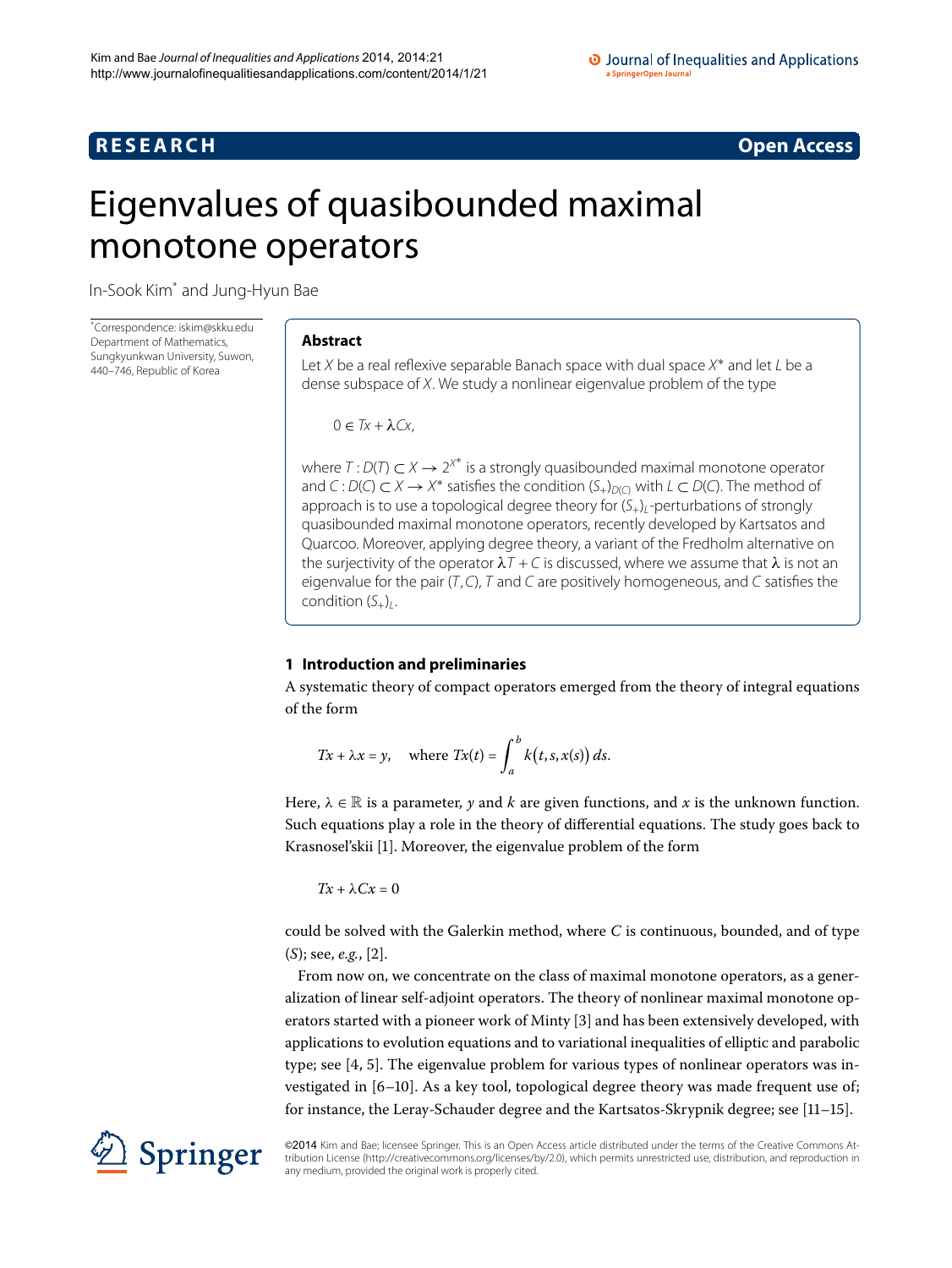Let *X* be a real reflexive Banach space with dual space *X*∗. We consider a nonlinear eigenvalue problem of the form

<span id="page-1-0"></span>
$$
0 \in Tx + \lambda Cx,\tag{E}
$$

where  $T: D(T) \subset X \to 2^{X^*}$  is a maximal monotone multi-valued operator and  $C: D(C) \subset$  $X \rightarrow X^*$  is a single-valued operator. In the case where the operator *C* or the resolvents of *T* are compact, it was studied in  $[6, 7, 10]$  $[6, 7, 10]$  by using the Leray-Schauder degree for compact operators. When the operator *C* is densely defined and quasibounded and satisfies the condition  $(\tilde{S}_+)$ , Kartsatos and Skrypnik [9[\]](#page-15-9) solved the above problem [\(E\)](#page-1-0) via the topological degree for these operators given in [13[\]](#page-16-1).

We are now focused on the quasiboundedness of the operator *T* instead of that of the operator *C*. Actually, a strongly quasibounded operator due to Browder and Hess [] may not necessarily be bounded. One more thing to be considered is the condition  $(S_{+})_L$ , where *L* is a dense subspace of *X* with  $L \subset D(C)$ . In fact, the condition  $(S_+)_{0,L}$  was first introduced in [\[](#page-16-4)12] and the structure of the class  $(S_+)$ <sub>*L*</sub> or  $(S_+)$ <sub>*D*(*C*)</sub> was discussed in [17], as a natural extension of the class  $(S_+)$ ; see [4, 14[\]](#page-16-5).

In the present paper, the first goal is to study the above eigenvalue problem [\(E\)](#page-1-0) for strongly quasibounded maximal monotone operators, provided that the operator *C* satisfies the condition  $(S_+)_{D(C)}$ . In addition, we assume the following property (P): For  $\epsilon > 0$ , there exists a  $\lambda > 0$  such that the inclusion

$$
0 \in Tx + \lambda Cx + \varepsilon Jx
$$

has no solution in  $D(T) \cap D(C) \cap \Omega$ , where  $\Omega$  is a bounded open set in *X* and *J* is a normalized duality operator. This property is closely related to the use of a topological tool for finding the eigensolution on the boundary of  $\Omega$ ; see [9, 10]. To solve the above prob-lem ([E](#page-1-0)), we thus use the degree theory for densely defined  $(S_+)$ <sub>L</sub>-perturbations of maximal monotone operators introduced by Kartsatos and Quarcoo in [\[](#page-16-6)18]. Roughly speaking, the degree function is based on the Kartsatos-Skrypnik degree [\[](#page-15-10)8] of the densely defined operators  $T_t$  + *C*, which is constant for all small values of *t*, where  $T_t$  is the approximant introduced by Brézis *et al.* [19]. Such an approach was first used by Browder in [11]. The second goal is to establish a variant of a Fredholm alternative result on the surjectivity for the operator  $\lambda T + C$ , where  $\lambda \geq 1$  is not an eigenvalue for the pair  $(T, C)$  and the operator *C* satisfies the condition  $(S_+)$ *L*; see [9[,](#page-15-9) 20[\]](#page-16-8).

This paper is organized as follows: In Section 2, we give some eigenvalue results for strongly quasibounded maximal monotone operators by applying the Kartsatos-Quarcoo degree theory. Section 3 contains a version of the Fredholm alternative for positively homogeneous operators, with a regularization method by means of a duality operator *Jϕ*.

Let *X* be a real Banach space,  $X^*$  its dual space with the usual dual pairing  $\langle \cdot, \cdot \rangle$ , and  $\Omega$  a nonempty subset of *X*. Let  $\overline{\Omega}$ , int  $\Omega$ , and  $\partial\Omega$  denote the closure, the interior, and the boundary of  $\Omega$  in *X*, respectively. The symbol  $\rightarrow$  ( $\rightarrow$ ) stands for strong (weak) convergence. An operator  $A : \Omega \to X^*$  is said to be *bounded* if *A* maps bounded subsets of  $\Omega$  into bounded subsets of  $X^*$ . *A* is said to be *demicontinuous* if, for every  $x_0 \in \Omega$  and for every sequence  $\{x_n\}$  in  $\Omega$  with  $x_n \to x_0$ , we have  $Ax_n \to Ax_0$ .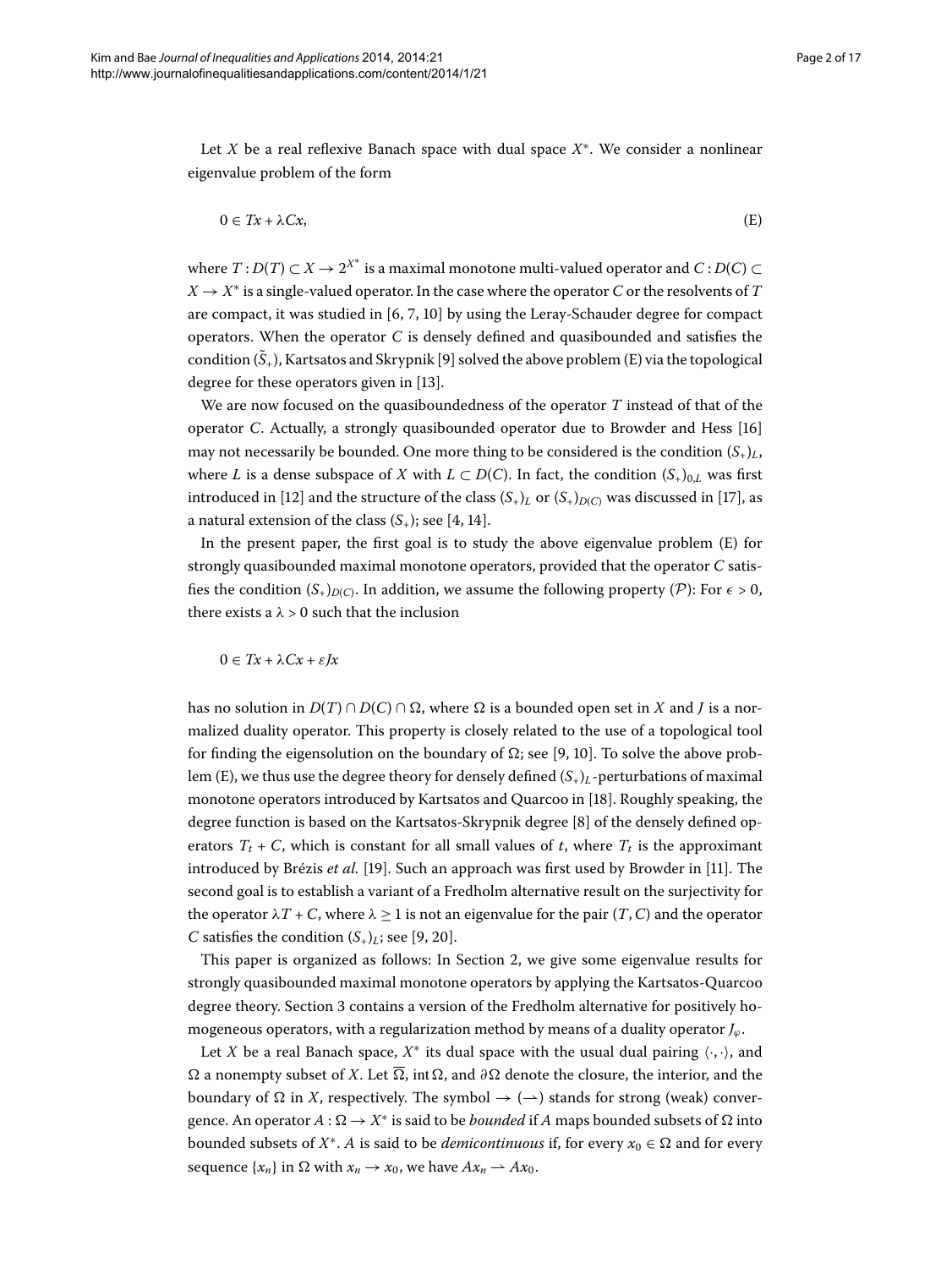An operator  $T: D(T) \subset X \to 2^{X^*}$  is said to be *monotone* if

$$
\langle u^* - v^*, x - y \rangle \ge 0 \quad \text{for every } x, y \in D(T) \text{ and every } u^* \in Tx, v^* \in Ty,
$$

where  $D(T) = \{x \in X : Tx \neq \emptyset\}$  denotes the *effective domain* of  $T$ .

The operator *T* is said to be *maximal monotone* if it is monotone and it follows from  $(x, u^*) \in X \times X^*$  and

$$
\langle u^* - v^*, x - y \rangle \ge 0 \quad \text{for every } y \in D(T) \text{ and every } v^* \in Ty
$$

that  $x \in D(T)$  and  $u^* \in Tx$ .

An operator  $T: D(T) \subset X \to 2^{X^*}$  is said to be *strongly quasibounded* if for every  $S > 0$ there exists a constant  $K(S) > 0$  such that for all  $x \in D(T)$  with

$$
||x|| \le S \quad \text{and} \quad \langle u^*, x \rangle \le S,
$$

where  $u^* \in Tx$ , we have  $||u^*|| \leq K(S)$ .

We say that  $T: D(T) \subset X \to 2^{X^*}$  satisfies the condition  $(S_q)$  on a set  $M \subset D(T)$  if for every sequence  $\{x_n\}$  in *M* with  $x_n \to x_0$  and every sequence  $\{u_n^*\}$  with  $u_n^* \to u^*$  where  $u_n^* \in Tx_n$ , we have  $x_n \to x_0$ .

We say that  $T: D(T) \subset X \to X^*$  satisfies the condition  $(S_+)$  on a set  $M \subset D(T)$  if for every sequence {*xn*} in *M* with

$$
x_n \to x_0
$$
 and  $\limsup_{n\to\infty} \langle Tx_n, x_n - x_0 \rangle \leq 0$ ,

we have  $x_n \to x_0$ .

Throughout this paper, *X* will always be an infinite-dimensional real reflexive separable Banach space which has been renormed so that *X* and its dual *X*<sup>∗</sup> are locally uniformly convex.

An operator  $J_{\varphi}: X \to X^*$  is said to be a *duality operator* if

$$
\langle J_{\varphi} x, x \rangle = \varphi \big( ||x|| \big) ||x||
$$
 and  $||J_{\varphi} x|| = \varphi \big( ||x|| \big)$  for  $x \in X$ ,

where  $\varphi$  :  $[0,\infty) \to [0,\infty)$  is continuous, strictly increasing,  $\varphi(0) = 0$  and  $\varphi(t) \to \infty$  as  $t \rightarrow \infty$ . When  $\varphi$  is the identity map *I*, *J* := *J<sub>I</sub>* is called a *normalized duality operator*.

<span id="page-2-0"></span>It is described in [21] that *J*<sub>*∅*</sub> is continuous, bounded, surjective, strictly monotone, maximal monotone, and that it satisfies the condition  $(S_+)$  on X.

The following properties as regards maximal monotone operators will often be used, taken from  $[19, \text{Lemma } 1.3], [13, \text{Lemma } 3.1], [22, \text{Lemma } 1],$  $[19, \text{Lemma } 1.3], [13, \text{Lemma } 3.1], [22, \text{Lemma } 1],$  $[19, \text{Lemma } 1.3], [13, \text{Lemma } 3.1], [22, \text{Lemma } 1],$  $[19, \text{Lemma } 1.3], [13, \text{Lemma } 3.1], [22, \text{Lemma } 1],$  $[19, \text{Lemma } 1.3], [13, \text{Lemma } 3.1], [22, \text{Lemma } 1],$  and  $[18, \text{Lemma } D]$  in this order.

**Lemma 1.1** Let  $T: D(T) \subset X \to 2^{X^*}$  be a maximal monotone operator. Then the following *statements hold*:

- (a) *For each*  $t \in (0, \infty)$ , *the operator*  $T_t \equiv (T^{-1} + tJ^{-1})^{-1} : X \to X^*$  *is bounded*, *demicontinuous*, *and maximal monotone*.
- (b) If, in addition,  $0 \in D(T)$  and  $0 \in T(0)$ , then the operator  $(0, \infty) \times X \to X^*$ ,  $(t, x) \mapsto T_t x$  *is continuous on*  $(0, \infty) \times X$ .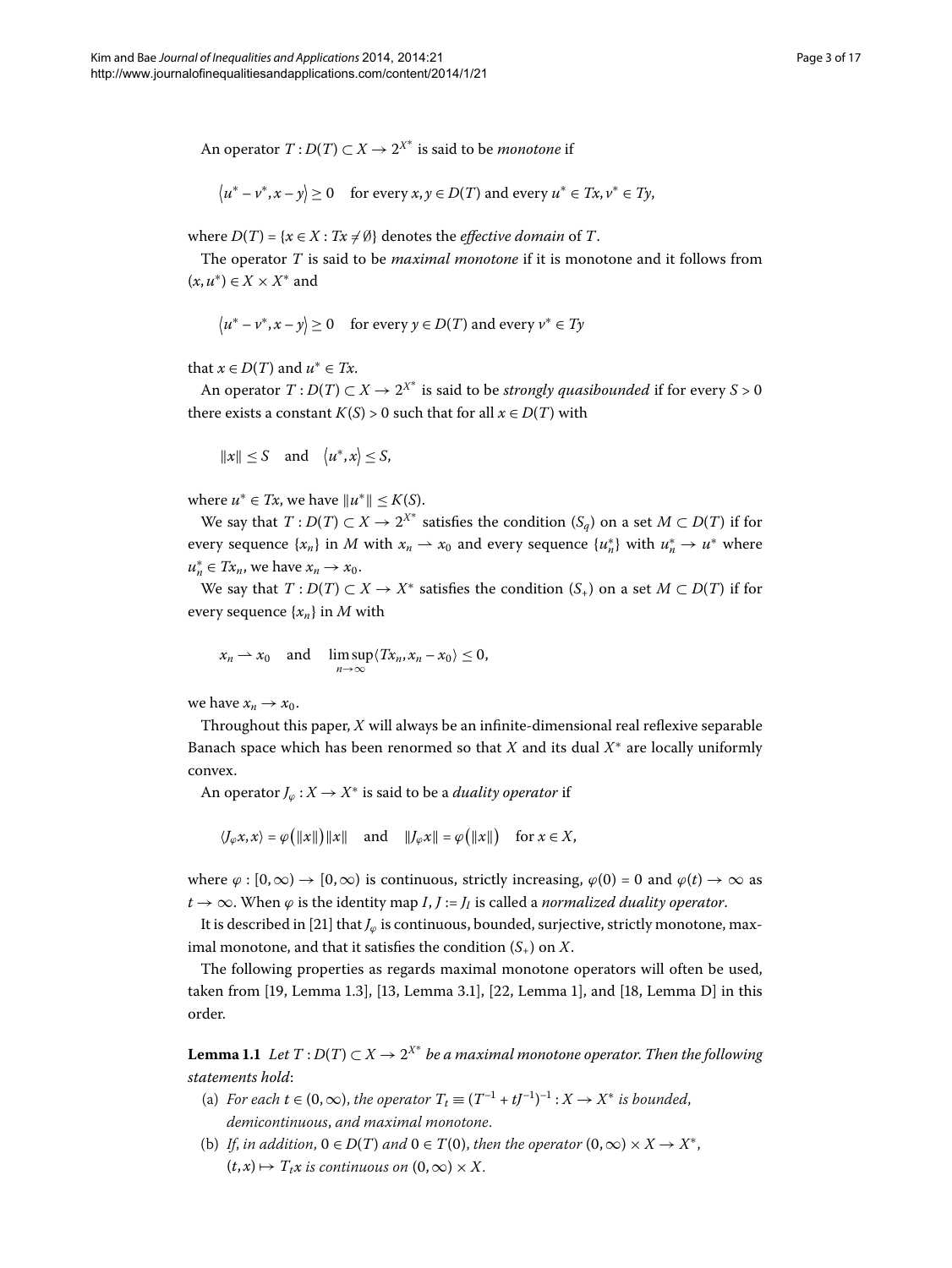<span id="page-3-4"></span><span id="page-3-3"></span>**Lemma 1.2** Let  $T: D(T) \subset X \to 2^{X^*}$  and  $S: D(S) \subset X \to X^*$  be two maximal monotone *operators with*  $0 \in D(T) \cap D(S)$  *and*  $0 \in T(0) \cap S(0)$  *such that*  $T + S$  *is maximal monotone. Assume that there is a sequence*  $\{t_n\}$  *in*  $(0, \infty)$  *with*  $t_n \downarrow 0$  *and a* sequence  $\{x_n\}$  *in*  $D(S)$  *such that*  $x_n \rightharpoonup x_0 \in X$  and  $T_{t_n} x_n + w_n^* \rightharpoonup y_0^* \in X^*$ , where  $w_n^* \in S x_n$ . Then the following hold:

- (a) *The inequality*  $\liminf_{n\to\infty} \langle T_{t_n} x_n + w_n^* x_n x_0 \rangle \ge 0$  *is true.*
- (b) *If*  $\lim_{n\to\infty} \langle T_{t_n} x_n + w_n^*, x_n x_0 \rangle = 0$ , then  $x_0 \in D(T+S)$  and  $y_0^* \in (T+S)x_0$ .

**Lemma 1.3** Let  $T: D(T) \subset X \rightarrow 2^{X^*}$  be a strongly quasibounded maximal monotone op*erator such that*  $0 \in D(T)$  *and*  $0 \in T(0)$ . *If* { $t_n$ } *is a sequence in*  $(0, \infty)$  *and* { $x_n$ } *is a sequence in X such that*

<span id="page-3-1"></span>
$$
||x_n|| \leq S \quad and \quad \langle T_{t_n} x_n, x_n \rangle \leq S_1,
$$

*where S*, *S*<sub>1</sub> *are positive constants, then the sequence*  $\{T_{t_n}x_n\}$  *is bounded in*  $X^*$ .

<span id="page-3-2"></span>Let *L* be a dense subspace of *X* and let  $\mathcal{F}(L)$  denote the class of all finite-dimensional subspaces of *L*. Let  ${F_n}$  be a sequence in the class  $\mathcal{F}(L)$  such that for each  $n \in \mathbb{N}$ 

$$
F_n \subset F_{n+1}, \qquad \dim F_n = n, \quad \text{and} \quad \overline{\bigcup_{n \in \mathbb{N}} F_n} = X. \tag{1.1}
$$

 $\operatorname{Set} L\{F_n\} := \bigcup_{n \in \mathbb{N}} F_n.$ 

**Definition 1.4** Let *C* : *D*(*C*) ⊂ *X* → *X*<sup>∗</sup> be a single-valued operator with *L* ⊂ *D*(*C*). We say that *C* satisfies the condition  $(S_+)_{0,L}$  if for every sequence  $\{F_n\}$  in  $\mathcal{F}(L)$  satisfying equation (1[.](#page-3-1)1) and for every sequence  $\{x_n\}$  in *L* with

$$
x_n \to x_0
$$
,  $\limsup_{n \to \infty} \langle Cx_n, x_n \rangle \le 0$ , and  $\lim_{n \to \infty} \langle Cx_n, y \rangle = 0$ 

for every  $y \in L\{F_n\}$ , we have  $x_n \to x_0, x_0 \in D(C)$ , and  $Cx_0 = 0$ .

We say that *C* satisfies the condition  $(S<sub>+</sub>)<sub>L</sub>$  if the operator  $C<sub>h</sub> : D(C) \rightarrow X^*$ , defined by *C<sub>h</sub>x* := *Cx* – *h*, satisfies the condition  $(S_+)_{0,L}$  for every  $h \in X^*$ .

<span id="page-3-0"></span>We say that the operator *C* satisfies the condition  $(S_{+})_{0,D(C)}$  if it satisfies the condition  $(S_+)_{0,L}$  with '{*x<sub>n</sub>*} ⊂ *L*' replaced by '{*x<sub>n</sub>*} ⊂ *D*(*C*)'. We say that *C* satisfies the condition  $(S_+)_{D(C)}$  if the operator  $C_h$  satisfies the condition  $(S_+)_{0,D(C)}$  for every  $h \in X^*$ .

It is obvious from Definition 1[.](#page-3-2)4 that if the operator *C* satisfies the condition  $(S_+)_{D(C)}$ , then *C* satisfies the condition  $(S<sub>+</sub>)<sub>L</sub>$ . However, the converse is not true in general, as we see in Example 3.2 of  $[17]$  $[17]$ .

### **2 The existence of eigenvalues**

In this section, we deal with some eigenvalue results for strongly quasibounded maximal monotone operators in reflexive separable Banach spaces, based on a topological degree theory for  $(S_+)$ <sub>L</sub>-perturbations of maximal monotone operators due to Kartsatos and Quarcoo [18].

We establish the existence of an eigenvalue concerning  $(S_+)_{D(C)}$ -perturbations of strongly quasibounded maximal monotone operators.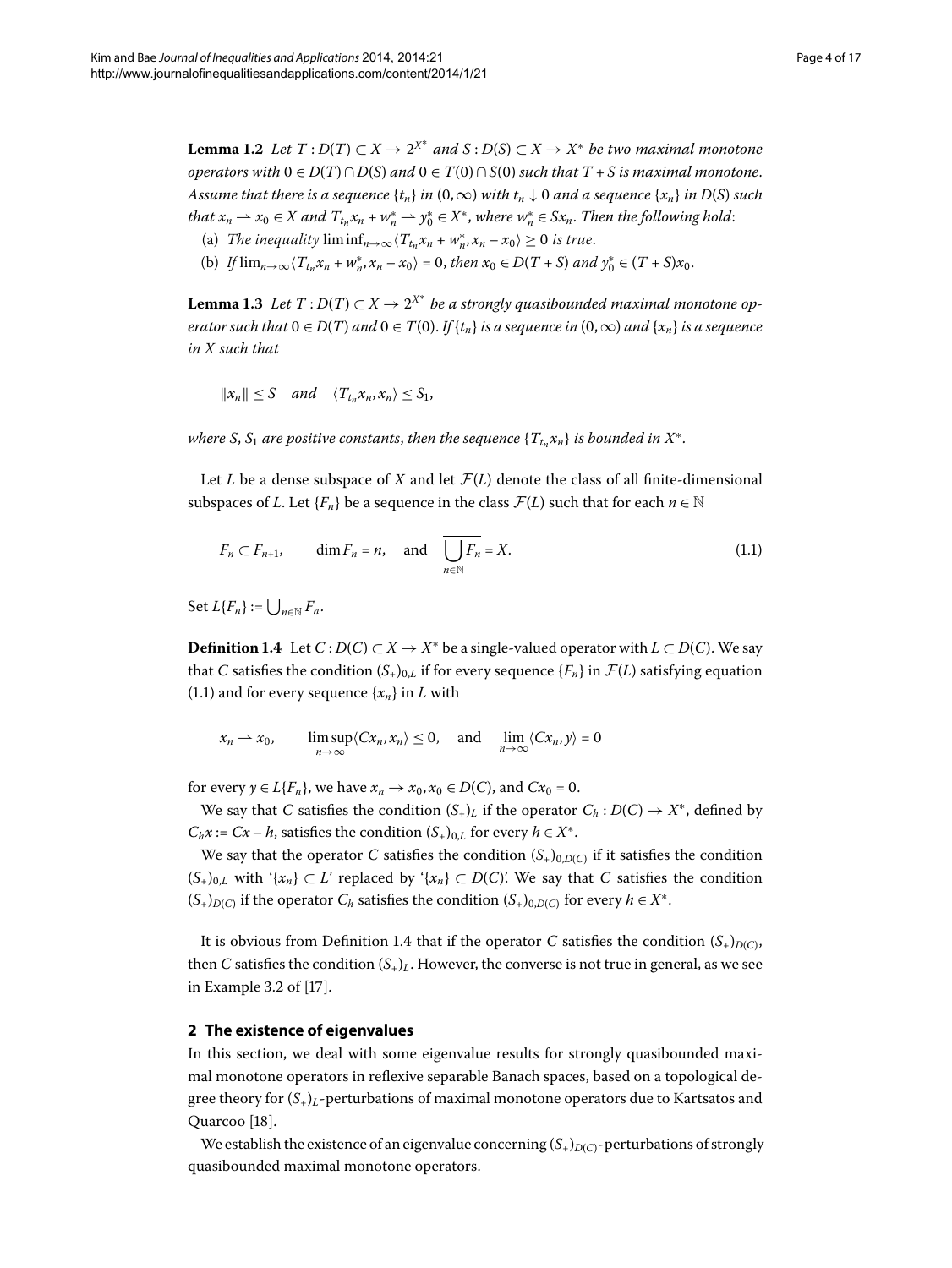<span id="page-4-1"></span>**Theorem 2.1** Let  $\Omega$  be a bounded open set in X with  $0 \in \Omega$  and let L be a dense subspace *of* X. Suppose that  $T : D(T) \subset X \to 2^{X^*}$  is a multi-valued operator and  $C : D(C) \subset X \to X^*$ *is a single-valued operator with*  $L \subset D(C)$  *such that* 

- (t1) *T* is maximal monotone and strongly quasibounded with  $0 \in D(T)$  and  $0 \in T(0)$ ,
- (c1) *C* satisfies the condition  $(S_+)_{D(C)}$ ,
- (c2) *for every*  $F \in \mathcal{F}(L)$  *and*  $v \in L$ *, the function*  $c(F, v) : F \to \mathbb{R}$ *, defined by*  $c(F, v)(x) = \langle Cx, v \rangle$ , *is continuous on F*, *and*
- (c3) *there exists a nondecreasing function*  $\psi$  :  $[0,\infty) \rightarrow [0,\infty)$  *such that*

 $\langle Cx, x \rangle \geq -\psi(\Vert x \Vert)$  *for all*  $x \in D(C)$ .

*Let and ε be two given positive numbers*.

(a) *For a given*  $\varepsilon > 0$ , *assume the following property*  $(P)$ : *There exists a*  $\lambda \in (0, \Lambda]$  *such that the inclusion* 

 $0 ∈ Tx + λCx + εJx$ 

*has no solution in*  $D(T+C) \cap \Omega$ . *Then there exists a*  $(\lambda_{\varepsilon}, x_{\varepsilon}) \in (0, \Lambda] \times (D(T + C) \cap \partial \Omega)$  *such that* 

 $0 \in Tx_{\varepsilon} + \lambda_{\varepsilon}Cx_{\varepsilon} + \varepsilon Jx_{\varepsilon}.$ 

*Here*,  $D(T + C)$  *denotes the intersection of*  $D(T)$  *and*  $D(C)$ *.* 

(b) *If property* (P) *is fulfilled for every*  $\varepsilon \in (0, \varepsilon_0]$ , *T satisfies the condition*  $(S_a)$  *on*  $D(T) \cap \partial \Omega$ ,  $0 \notin T(D(T) \cap \partial \Omega)$ , and the set  $C(D(C) \cap \partial \Omega)$  is bounded, then the *inclusion*

<span id="page-4-0"></span>
$$
0 \in Tx + \lambda Cx
$$

*has a solution*  $(\lambda_0, x_0)$  *in*  $(0, \Lambda] \times (D(T+C) \cap \partial \Omega)$ .

*Proof* (a) Assume that the conclusion of (a) is not true. Then for every  $\lambda \in (0, \Lambda]$ , the following boundary condition holds:

$$
0 \notin Tx + \lambda Cx + \varepsilon Jx \quad \text{for all } x \in D(T + C) \cap \partial \Omega. \tag{2.1}
$$

Considering a multi-valued map *H* given by

$$
H(s,x) := Tx + s\Lambda Cx + \varepsilon Jx \quad \text{for } s \in [0,1],
$$

the inclusion  $0 \in H(s, x)$  has no solution *x* in  $D(T + C) \cap \partial \Omega$  for all  $s \in [0, 1]$ . Actually, this holds for  $s = 0$ , in view of the injectivity of the operator  $T + \varepsilon J$  with  $0 \in (T + \varepsilon J)(D(T) \cap \Omega)$ .

Now we consider a single-valued map  $H_1$  given by

$$
H_1(t,s,x) := T_t x + s\Lambda C x + \varepsilon J x \quad \text{for } t \in (0,\infty) \text{ and } s \in [0,1].
$$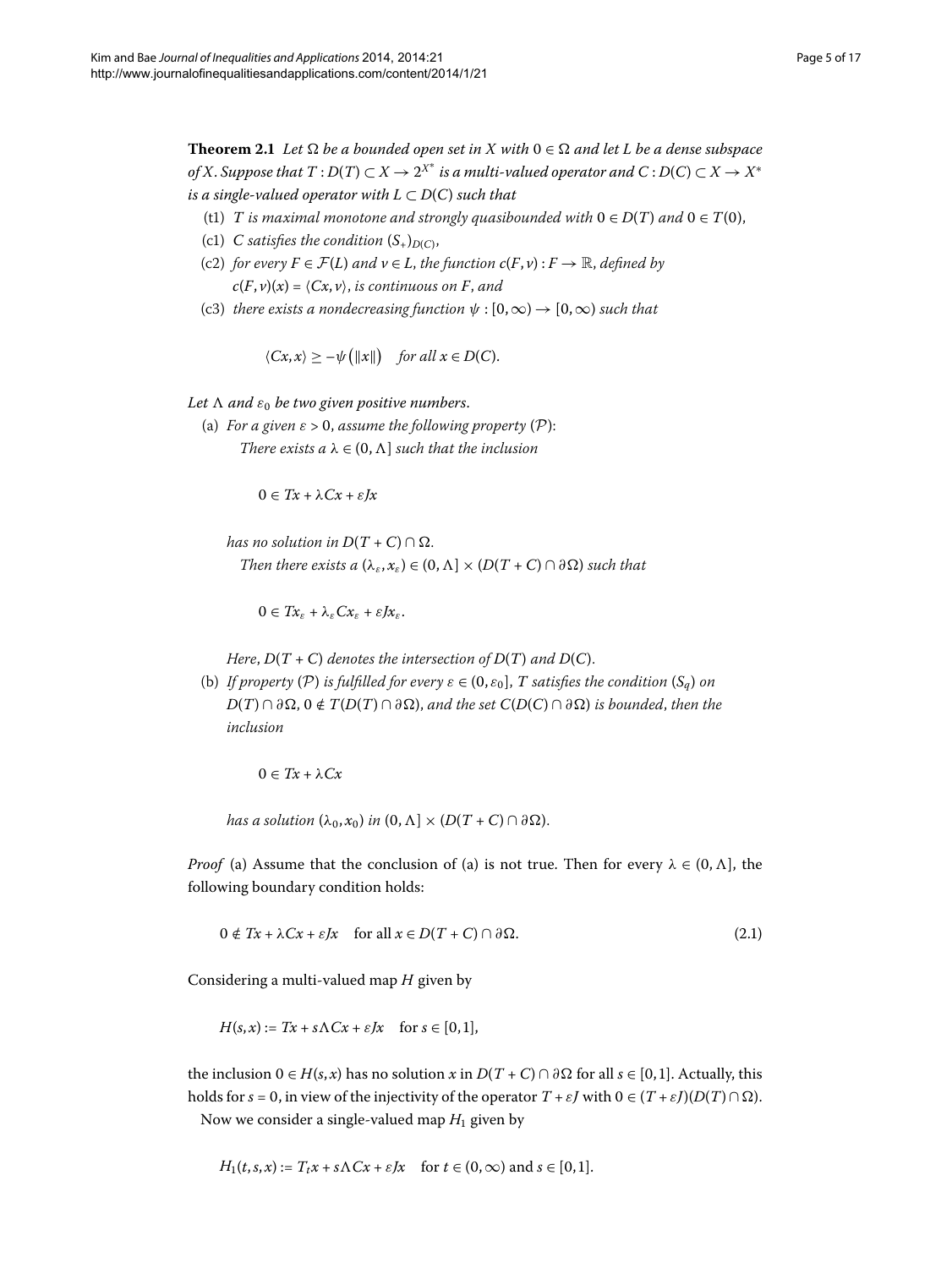We will first show that there exists a positive number  $t_0$  such that the equation

<span id="page-5-1"></span><span id="page-5-0"></span>
$$
H_1(t,s,x) = 0 \tag{2.2}
$$

has no solution *x* in  $D(C) \cap \partial \Omega$  for all  $t \in (0, t_0]$  and all  $s \in [0, 1]$ . For  $s = 0$ , assertion (2.2) is obvious because  $(T_t + \varepsilon J)x = 0$  implies  $x = 0$ . Assume that assertion (2.2) does not hold for any *s* ∈ (0, 1]. Then there exist sequences { $t_n$ } in (0, ∞), { $s_n$ } in (0, 1], and { $x_n$ } in *D*(*C*) ∩ ∂ Ω such that  $t_n \downarrow 0$ ,  $s_n \rightarrow s_0$ ,  $x_n \rightarrow x_0$ ,  $Jx_n \rightarrow j^*$ , and

$$
T_{t_n}x_n + s_n\Lambda Cx_n + \varepsilon Jx_n = 0,
$$
\n(2.3)

where  $s_0 \in [0, 1]$ ,  $x_0 \in X$ , and  $j^* \in X^*$ . Let *S* be a positive upper bound for the bounded sequence  $\{||x_n||\}$ . Note that  $s_0 \in (0,1]$ . Indeed, if  $s_0 = 0$ , then we have by the monotonicity of  $T_{t_n}$  with  $T_{t_n}(0) = 0$ , equation (2.3), and (c3)

$$
\varepsilon ||x_n||^2 \leq \varepsilon \langle x_n, x_n \rangle + \langle T_{t_n} x_n, x_n \rangle = -s_n \Lambda \langle C x_n, x_n \rangle
$$
  

$$
\leq s_n \Lambda \psi \big( ||x_n|| \big) \leq s_n \Lambda \psi(S)
$$

and so  $x_n \to 0 \in \Omega$ ; but  $x_n \in \partial \Omega$ , which is a contradiction. Since we have the inequality

$$
\langle T_{t_n} x_n, x_n \rangle = -s_n \Lambda \langle C x_n, x_n \rangle - \varepsilon \langle J x_n, x_n \rangle \leq \Lambda \psi(S),
$$

Lemma 1[.](#page-3-3)3 implies that the sequence { $T_{t_n} x_n$ } is bounded in the reflexive Banach space  $X^*$ . Passing to a subsequence, if necessary, we may suppose that  $T_{t_n} x_n \rightharpoonup v^*$  for some  $v^* \in X^*$ . Set

<span id="page-5-3"></span>
$$
u^* := \frac{1}{s_0 \Lambda} \Big( v^* + \varepsilon j^* \Big).
$$

By equation (2.3), we have  $Cx_n \rightharpoonup -u^*$  and hence

<span id="page-5-2"></span>
$$
\lim_{n \to \infty} \langle Cx_n + u^*, y \rangle = 0 \quad \text{for every } y \in L\{F_n\}.
$$
 (2.4)

Recall that if two operators  $A_1: D(A_1) \subset X \to 2^{X^*}$  and  $A_2: D(A_2) \subset X \to 2^{X^*}$  are maximal monotone and  $D(A_1) \cap \text{int } D(A_2) \neq \emptyset$ , then the sum  $A_1 + A_2 : D(A_1) \cap D(A_2) \rightarrow 2^{X^*}$  is also maximal monotone; see [5[,](#page-15-4) Theorem 32.I]. Since  $T + \varepsilon J$  is thus maximal monotone and  $T_{t_n}x_n + \varepsilon Jx_n \to \nu^* + \varepsilon j^*$ , Lemma 1[.](#page-3-4)2(a) says that

$$
\liminf_{n \to \infty} \langle T_{t_n} x_n + \varepsilon J x_n, x_n - x_0 \rangle \ge 0. \tag{2.5}
$$

From equations  $(2.3)$  $(2.3)$  $(2.3)$ ,  $(2.5)$ , and the equality

$$
\langle Cx_n + u^*, x_n \rangle = \left\langle Cx_n + \frac{1}{s_n \Lambda} (T_{t_n} x_n + \varepsilon Jx_n), x_n \right\rangle - \left\langle \frac{1}{s_n \Lambda} (T_{t_n} x_n + \varepsilon Jx_n), x_n - x_0 \right\rangle
$$

$$
- \left\langle \frac{1}{s_n \Lambda} (T_{t_n} x_n + \varepsilon Jx_n), x_0 \right\rangle + \left\langle u^*, x_n \right\rangle
$$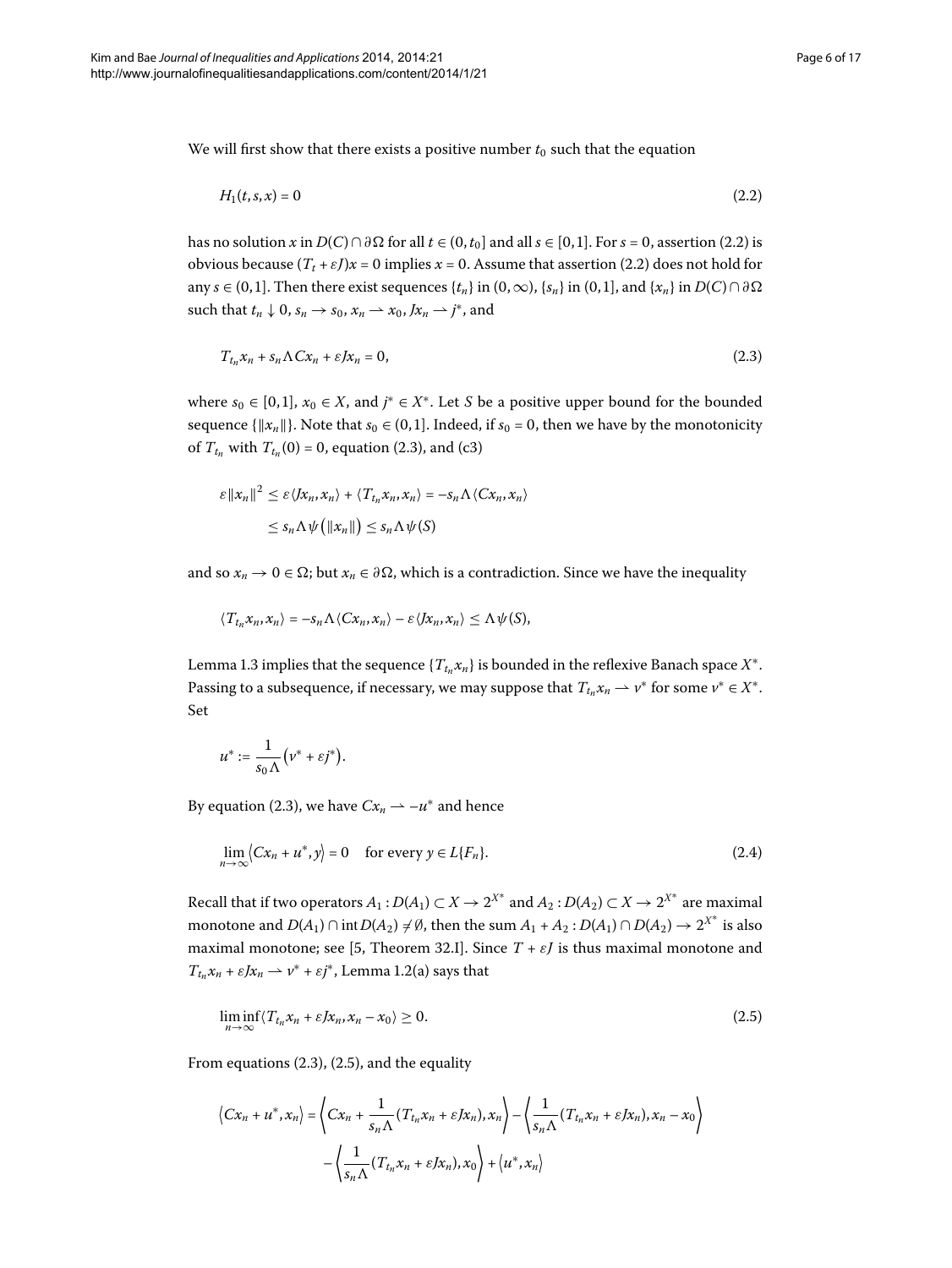<span id="page-6-0"></span>it follows that

$$
\limsup_{n \to \infty} \langle Cx_n + u^*, x_n \rangle \le -\liminf_{n \to \infty} \frac{1}{s_n \Lambda} \langle T_{t_n} x_n + \varepsilon J x_n, x_n - x_0 \rangle
$$
  
\n
$$
\le 0.
$$
\n(2.6)

Since the operator *C* satisfies the condition  $(S_+)$ <sub>*D(C)*</sub>, we find from equations (2[.](#page-5-3)4) and (2.6) that  $x_n \to x_0 \in D(C)$  and  $Cx_0 + u^* = 0$ [.](#page-3-4) Since  $\lim_{n\to\infty} \langle T_{t_n}x_n, x_n - x_0 \rangle = 0$ , Lemma 1.2(b) tells us that  $x_0 \in D(T)$  and  $v^* \in Tx_0$ . From  $Jx_n \longrightarrow Jx_0 = j^*$ , we get

$$
v^* + s_0 \Lambda C x_0 + \varepsilon j^* = 0 \quad \text{or} \quad 0 \in Tx_0 + s_0 \Lambda C x_0 + \varepsilon J x_0,
$$

which contradicts our boundary condition equation  $(2.1)$ . Consequently, we have proven our first assertion: that there exists a number  $t_0 > 0$  such that

 $H_1(t, s, x) \neq 0$  for any  $(t, s) \in (0, t_0] \times [0, 1]$  and all  $x \in D(C) \cap \partial \Omega$ .

In the next step, we want to show that for each fixed  $t \in (0, t_0]$ , the degree  $d(H_1(t, s, \cdot))$ ,  $\Omega$ , 0) is independent of  $s \in [0, 1]$  $s \in [0, 1]$ , where *d* denotes the Kartsatos-Skrypnik degree from [12]. Fix  $t \in (0, t_0]$ . For  $s \in [0, 1]$ , let  $A_s : D(A_s) \subset X \rightarrow X^*$  be defined by

<span id="page-6-1"></span>
$$
A_s x := H_1(t,s,x) = T_t x + s \Lambda C x + \varepsilon J x,
$$

where  $D(A_s) = X$  for  $s = 0$  and  $D(A_s) = D(C)$  for  $s \in (0,1]$ . First of all, for every finitedimensional space  $F \subset L\{F_i\}$  and every  $v \in L\{F_i\}$ , the function  $\tilde{a}(F, v) : F \times [0, 1] \to \mathbb{R}$ , defined by  $\tilde{a}(F, v)(x, s) = \langle A_s x, v \rangle$ , is continuous on  $F \times [0, 1]$  because the operators  $T_t$  and *J* are continuous and *C* satisfies the condition (c2). To show that the family  $\{A_s\}$  satisfies the condition  $(S_+)_{0,L}^{(s)}$ , we assume that  $\{s_n\}$  is a sequence in  $[0,1]$  and  $\{x_n\}$  is a sequence in  $L{F_n}$  such that  $s_n \to s_0$ ,  $x_n \to x_0$ , and

$$
\limsup_{n \to \infty} \langle A_{s_n} x_n, x_n \rangle \le 0 \quad \text{and} \quad \lim_{n \to \infty} \langle A_{s_n} x_n, y \rangle = 0 \tag{2.7}
$$

for every  $y \in L\{F_n\}$ , where  $s_0 \in [0,1]$  and  $x_0 \in X$ . By Lemma 1.1(a), the sequence  $\{T_t x_n\}$  is bounded in  $X^*.$  So we may suppose without loss of generality that  $T_t x_n \rightharpoonup \nu^*$  and  $Jx_n \rightharpoonup j^*$ for some  $v^*, j^* \in X^*$ . There are two cases to consider. If  $s_0 = 0$ , then we have

$$
\varepsilon ||x_n||^2 \leq \varepsilon \langle Jx_n, x_n \rangle + \langle T_t x_n, x_n \rangle \leq \langle A_{s_n} x_n, x_n \rangle + s_n \Lambda \psi(S),
$$

which implies along with equation  $(2.7)$ 

$$
\varepsilon \limsup_{n\to\infty} ||x_n||^2 \leq \lim_{n\to\infty} s_n \Lambda \psi(S) = 0,
$$

where *S* is an upper bound for the sequence  $\{||x_n||\}$ . Hence it follows that  $x_n \to 0$ ,  $x_0 = 0 \in$ *X* =  $D(A_{s_0})$ , and  $A_{s_0}x_0$  = 0. Now let  $s_0 \in (0,1]$ . We may suppose that  $s_n > 0$  for all  $n \in \mathbb{N}$ . Set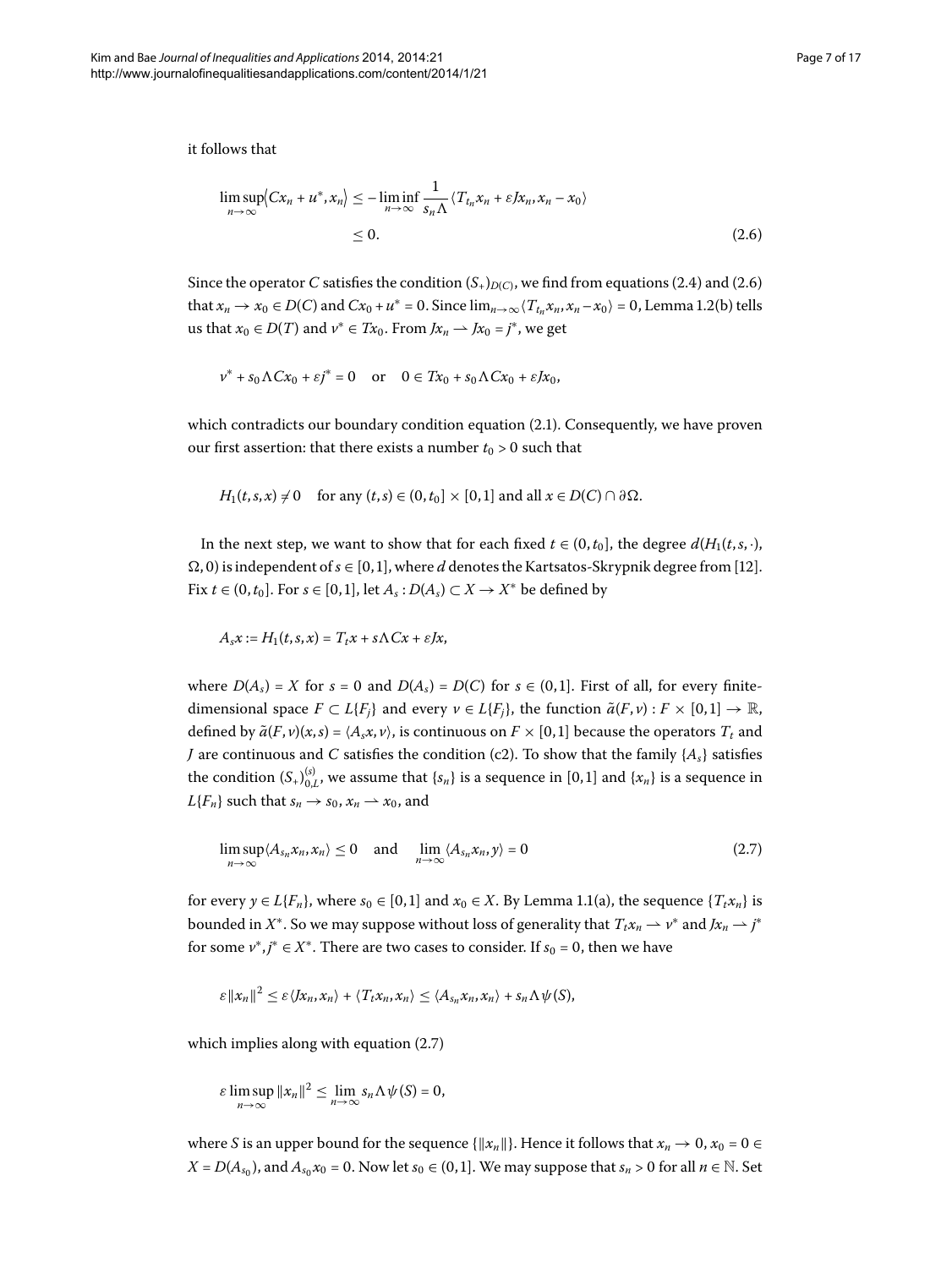$\tilde{s}_n := 1/(s_n \Lambda)$  and  $\tilde{s} := 1/(s_0 \Lambda)$ [.](#page-6-1) The relation (2.7) can be expressed in the form

<span id="page-7-2"></span><span id="page-7-0"></span>
$$
\limsup_{n \to \infty} \langle Cx_n + \tilde{s}_n(T_t + \varepsilon I)x_n, x_n \rangle \le 0,
$$
\n
$$
\lim_{n \to \infty} \langle Cx_n + \tilde{s}_n(T_t + \varepsilon I)x_n, y \rangle = 0 \quad \text{for every } y \in L\{F_n\}.
$$
\n(2.8)

From the second part of equation  $(2.8)$  $(2.8)$  $(2.8)$ , it is obvious that

<span id="page-7-1"></span>
$$
\lim_{n \to \infty} \langle Cx_n + \tilde{s}(v^* + \varepsilon j^*), y \rangle = 0 \quad \text{for every } y \in L\{F_n\}.
$$
 (2.9)

<span id="page-7-3"></span>By the monotonicity of the operator  $T_t + \varepsilon J$ , we have

$$
\liminf_{n \to \infty} \left( (T_t + \varepsilon J) x_n, x_n - x_0 \right) \ge \liminf_{n \to \infty} \left( (T_t + \varepsilon J) x_0, x_n - x_0 \right) = 0. \tag{2.10}
$$

Hence it follows from the first part of equation  $(2.8)$  and from equation  $(2.10)$  that

$$
\limsup_{n \to \infty} \langle Cx_n + \tilde{s} \left( v^* + \varepsilon j^* \right), x_n \rangle \le -\liminf_{n \to \infty} \tilde{s}_n \langle (T_t + \varepsilon J) x_n, x_n - x_0 \rangle
$$
  
\n
$$
\le 0. \tag{2.11}
$$

Since the operator *C* satisfies the condition  $(S<sub>+</sub>)<sub>L</sub>$ , we find from equations (2[.](#page-7-3)9) and (2.11) that

$$
x_n \to x_0
$$
,  $x_0 \in D(C) = D(A_{s_0})$  and  $Cx_0 + \tilde{s}(v^* + \varepsilon j^*) = 0$ .

By the demicontinuity of the operators  $T_t$  and *J*, we have

$$
T_t x_n \rightharpoonup T_t x_0 = v^*
$$
 and  $Jx_n \rightharpoonup Jx_0 = j^*$ 

and hence

$$
A_{s_0}x_0 = T_t x_0 + s_0 \Lambda C x_0 + \varepsilon J x_0 = 0.
$$

Consequently, the family  $\{A_s\}$  satisfies the condition  $(S_+)_{0,L}^{(s)}$ , as required.

Since  $A_s(x) \neq 0$  for all  $(s, x) \in [0, 1] \times (D(A_s) \cap \partial \Omega)$  $(s, x) \in [0, 1] \times (D(A_s) \cap \partial \Omega)$  $(s, x) \in [0, 1] \times (D(A_s) \cap \partial \Omega)$ , we see, in view of Theorem A of [18], that the degree  $d(A_s, \Omega, 0)$  is independent of the choice of  $s \in [0, 1]$ . Until now, we have shown that for each fixed  $t \in (0, t_0]$ , the degree  $d(H_1(t, s, \cdot), \Omega, 0)$  is constant for all  $s \in [0, 1]$ . Notice that  $T + \varepsilon J$  is maximal monotone and strongly quasibounded,  $0 \in (T + \varepsilon J)(0)$ , and

$$
H(s,x)=(T+\varepsilon I)x+s\Lambda Cx\neq 0 \text{ for all } s\in [0,1] \text{ and all } x\in D(T+C)\cap \partial \Omega.
$$

Combining this with our first assertion above, Theorem 2 of  $[18]$  $[18]$  says that for each fixed *s* ∈ [0,1], the degree  $d(T_t + s\Lambda C + \varepsilon J, \Omega, 0)$  is constant for all  $t \in (0, t_0]$ . If deg denotes the degree introduced in [18[\]](#page-16-6), then for every  $s \in [0, 1]$ , we have

$$
\deg(T + s\Lambda C + \varepsilon J, \Omega, 0) = d(T_t + s\Lambda C + \varepsilon J, \Omega, 0) \quad \text{for } t \in (0, t_0]
$$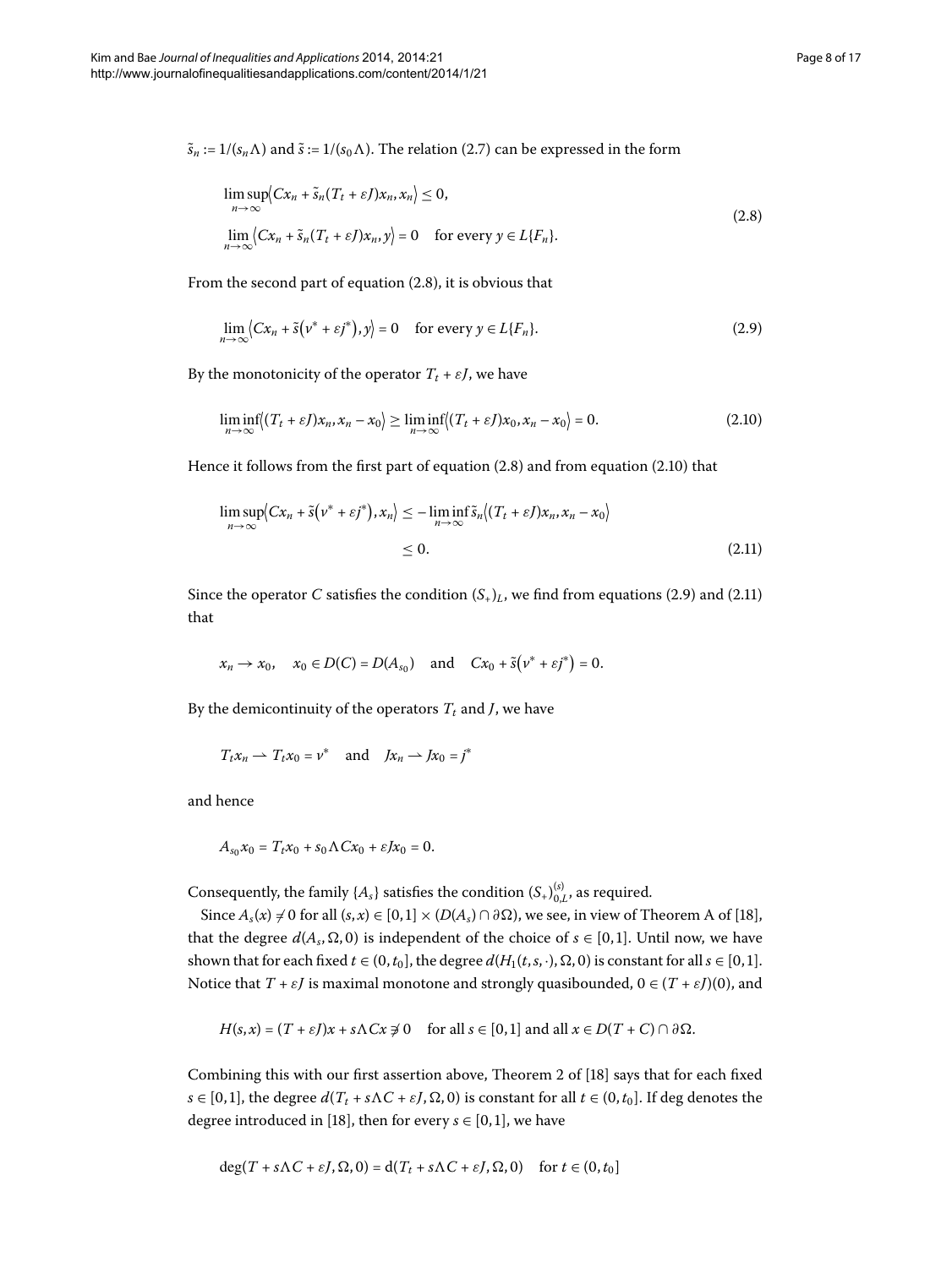and hence

$$
\deg(T + s\Lambda C + \varepsilon J, \Omega, 0) = d(A_s, \Omega, 0) = d(A_0, \Omega, 0)
$$

$$
= d(T_t + \varepsilon J, \Omega, 0) = 1,
$$

where the last equality follows from Theorem 3 in [23[\]](#page-16-11). Thus, for all  $s \in (0, 1]$ , the inclusion

$$
0 \in Tx + s\Lambda Cx + \varepsilon Jx
$$

has a solution in  $D(T + C) \cap \Omega$ , which contradicts property (P). We conclude that statement (a) is true.

(b) Let  $\{\varepsilon_n\}$  be a sequence in  $(0, \varepsilon_0]$  such that  $\varepsilon_n \to 0$ . According to statement (a), there exists a sequence  $\{(\lambda_{\varepsilon_n}, x_{\varepsilon_n})\}$  in  $(0, \Lambda] \times (D(T+C) \cap \partial \Omega)$  such that

<span id="page-8-0"></span>
$$
u_{\varepsilon_n}^* + \lambda_{\varepsilon_n} C x_{\varepsilon_n} + \varepsilon_n J x_{\varepsilon_n} = 0,
$$

where  $u_{\varepsilon_n}^*\in Tx_{\varepsilon_n}.$  If we set  $\lambda_n:=\lambda_{\varepsilon_n},x_n:=x_{\varepsilon_n},$  and  $u_n^*:=u_{\varepsilon_n}^*,$  it can be rewritten in the form

$$
u_n^* + \lambda_n C x_n + \varepsilon_n J x_n = 0. \tag{2.12}
$$

Notice that the sequence  $\{u_n^*\}$  is bounded in  $X^*$ . This follows from the strong quasiboundedness of the operator *T* together with the inequality

<span id="page-8-1"></span>
$$
\langle u_n^*, x_n \rangle = -\lambda_n \langle Cx_n, x_n \rangle - \varepsilon_n \langle Jx_n, x_n \rangle \leq \Lambda \psi(S),
$$

where *S* is an upper bound for the sequence  $\{||x_n||\}$ . From equation (2.12),  $\{\lambda_n C x_n\}$  is bounded in *X*∗. Without loss of generality, we may suppose that

<span id="page-8-2"></span>
$$
\lambda_n \to \lambda_0, \qquad x_n \to x_0, \quad \text{and} \quad u_n^* \to u_0^*, \tag{2.13}
$$

where  $\lambda_0 \in [0, \Lambda]$ ,  $x_0 \in X$ , and  $u_0^* \in X^*$ . Note that the limit  $\lambda_0$  belongs to  $(0, \Lambda]$ . In fact, if  $λ_0 = 0$ , then the boundedness of the set *C*(*D*(*C*) ∩  $∂Ω$ ) implies that  $λ_n C x_n → 0$  and so by equation (2.12)  $u_n^* \to 0$ . Since the maximal monotone operator  $T$  satisfies the condition  $(S_q)$  on  $D(T) \cap \partial \Omega$ , we find from equation (2.13) and Lemma 1.2(b) that  $x_n \to x_0 \in \partial \Omega$ ,  $x_0 \in \partial \Omega$ *D*(*T*), and 0 ∈ *Tx*<sub>0</sub>, which contradicts the hypothesis that 0 ∉ *T*(*D*(*T*) ∩  $\partial \Omega$ ). As *Cx<sub>n</sub>* →  $(-1/\lambda_0)u_0^*$ , we have

<span id="page-8-3"></span>
$$
\lim_{n \to \infty} \left\langle Cx_n + \frac{1}{\lambda_0} u_0^*, y \right\rangle = 0 \quad \text{for every } y \in L\{F_n\}. \tag{2.14}
$$

From equation  $(2.12)$  it follows that

$$
\limsup_{n \to \infty} \left\{ Cx_n + \frac{1}{\lambda_0} u_0^*, x_n \right\} \le -\frac{1}{\lambda_0} \liminf_{n \to \infty} \left\{ u_n^* + \varepsilon_n J x_n, x_n - x_0 \right\} \le 0,
$$
\n(2.15)

where the last inequality follows from Lemma 1.2(a). Since the operator  $C$  satisfies the condition  $(S_+)_{D(C)}$ , we obtain from equations (2.14) and (2.15)  $x_n \to x_0 \in D(C)$  and  $\lambda_0 C x_0 +$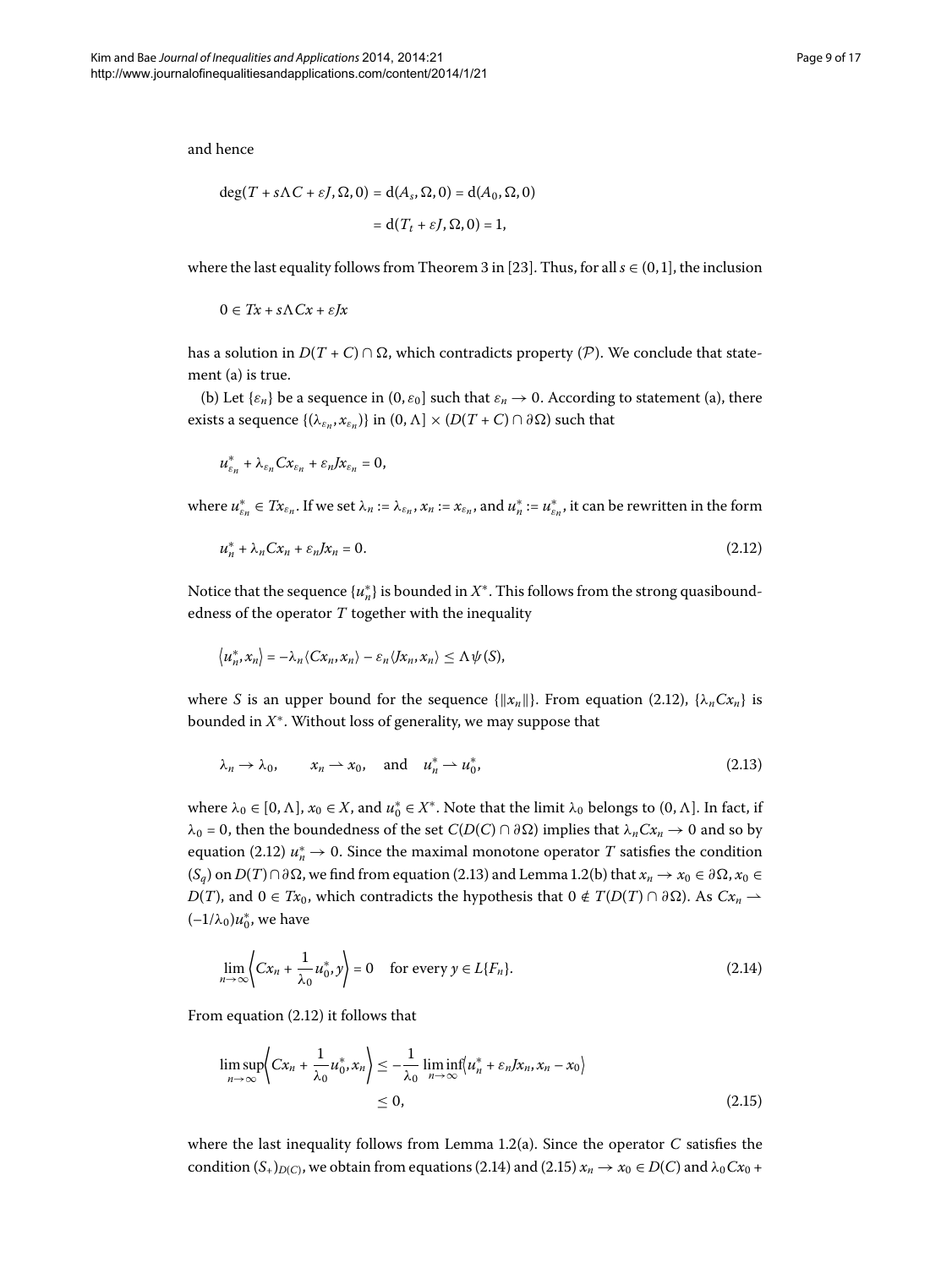$u_0^* = 0$ . By the maximal monotonicity of the operator *T*, we have  $x_0 \in D(T)$  and  $u_0^* \in Tx_0$ . We conclude that

$$
0 \in Tx_0 + \lambda_0 C x_0 \quad \text{and} \quad x_0 \in D(T+C) \cap \partial \Omega.
$$

This completes the proof.  $\Box$ 

**Remark 2.2** (a) In Theorem 2.1, it is inevitable that the set  $C(D(C) \cap \partial \Omega)$  is assumed to be bounded because it does not hold in general that if  $\lambda_n \to 0$  then  $\lambda_n C x_n \to 0$ .

<span id="page-9-1"></span>(b) When *C* is quasibounded and satisfies the condition  $(\tilde{S}_+)$ [,](#page-15-9) it was studied in [9, Theorem 4] by using Kartsatos-Skrypnik degree theory for  $(\tilde{S}_+)$ -perturbations of maximal monotone operators developed in  $[13]$  $[13]$ . For the case where *C* is generalized pseudomonotone in place of the condition  $(\tilde{S}_+)$ , we refer to [20, Theorem 2.1].

From Theorem 2.1, we get the following eigenvalue result in the case when the operator *C* satisfies the condition  $(S_+)$ .

**Corollary 2[.](#page-4-1)3** Let T,  $\Omega$ , L,  $\Lambda$ ,  $\varepsilon_0$  be as in Theorem 2.1. Suppose that  $C: X \to X^*$  is a *strongly quasibounded demicontinuous operator such that*

- (c1')  $C$  *satisfies the condition*  $(S_+)$  *on*  $X$ *,*
- (c) *for every*  $F \in \mathcal{F}(L)$  *and*  $v \in L$ , *the function*  $c(F, v) : F \to \mathbb{R}$ , *defined by*  $c(F, v)(x) =$  $\langle Cx, v \rangle$ , *is continuous on F*, *and*
- (c3) *there exists a nondecreasing function*  $\psi$  :  $[0,\infty) \rightarrow [0,\infty)$  *such that*

<span id="page-9-0"></span> $\langle Cx, x \rangle \geq -\psi(|x||)$  *for all*  $x \in X$ .

*Then the following statements hold*:

- (a) *If property* (P) *is fulfilled for a given*  $\varepsilon > 0$ *, then there exists a*  $(\lambda_{\varepsilon}, x_{\varepsilon}) \in (0, \Lambda] \times (D(T) \cap \partial \Omega)$  such that  $0 \in Tx_{\varepsilon} + \lambda_{\varepsilon} C x_{\varepsilon} + \varepsilon J x_{\varepsilon}$ .
- (b) *If property* (P) *is fulfilled for every*  $\varepsilon \in (0, \varepsilon_0]$ , *T satisfies the condition*  $(S_a)$  *on*  $D(T) \cap \partial \Omega$  and  $0 \notin T(D(T) \cap \partial \Omega)$ , then the inclusion  $0 \in Tx + \lambda Cx$  has a solution in  $(0, \Lambda] \times (D(T) \cap \partial \Omega).$

*Proof* Statement (a) follows immediately from Theorem 2[.](#page-4-1)1 if we only show that the operator *C* satisfies the condition  $(S_+)_{D(C)}$  with  $D(C) = X$ . To do this, let  $h \in X^*$  be given and suppose that  $\{x_n\}$  is any sequence in *X* such that

$$
x_n \rightharpoonup x_0, \qquad \limsup_{n \to \infty} \langle Cx_n - h, x_n \rangle \le 0, \quad \text{and} \quad \lim_{n \to \infty} \langle Cx_n - h, y \rangle = 0 \tag{2.16}
$$

for every  $\gamma \in L\{F_n\}$ . Then  $\{\langle Cx_n, x_n\rangle\}$  is obviously bounded from above. By the strong quasiboundedness of the operator *C*, the sequence  $\{Cx_n\}$  is bounded in  $X^*$ . Since  $L\{F_n\}$  is dense in the reflexive Banach space  $X$ , it follows from the third one of equation (2.16) that  $Cx_n \rightharpoonup h$ . Hence we obtain from the first and second one of equation (2.16)

$$
\limsup_{n \to \infty} \langle Cx_n, x_n - x_0 \rangle
$$
  
\n
$$
\leq \limsup_{n \to \infty} \langle Cx_n - h, x_n \rangle - \lim_{n \to \infty} \langle Cx_n - h, x_0 \rangle + \lim_{n \to \infty} \langle h, x_n - x_0 \rangle \leq 0.
$$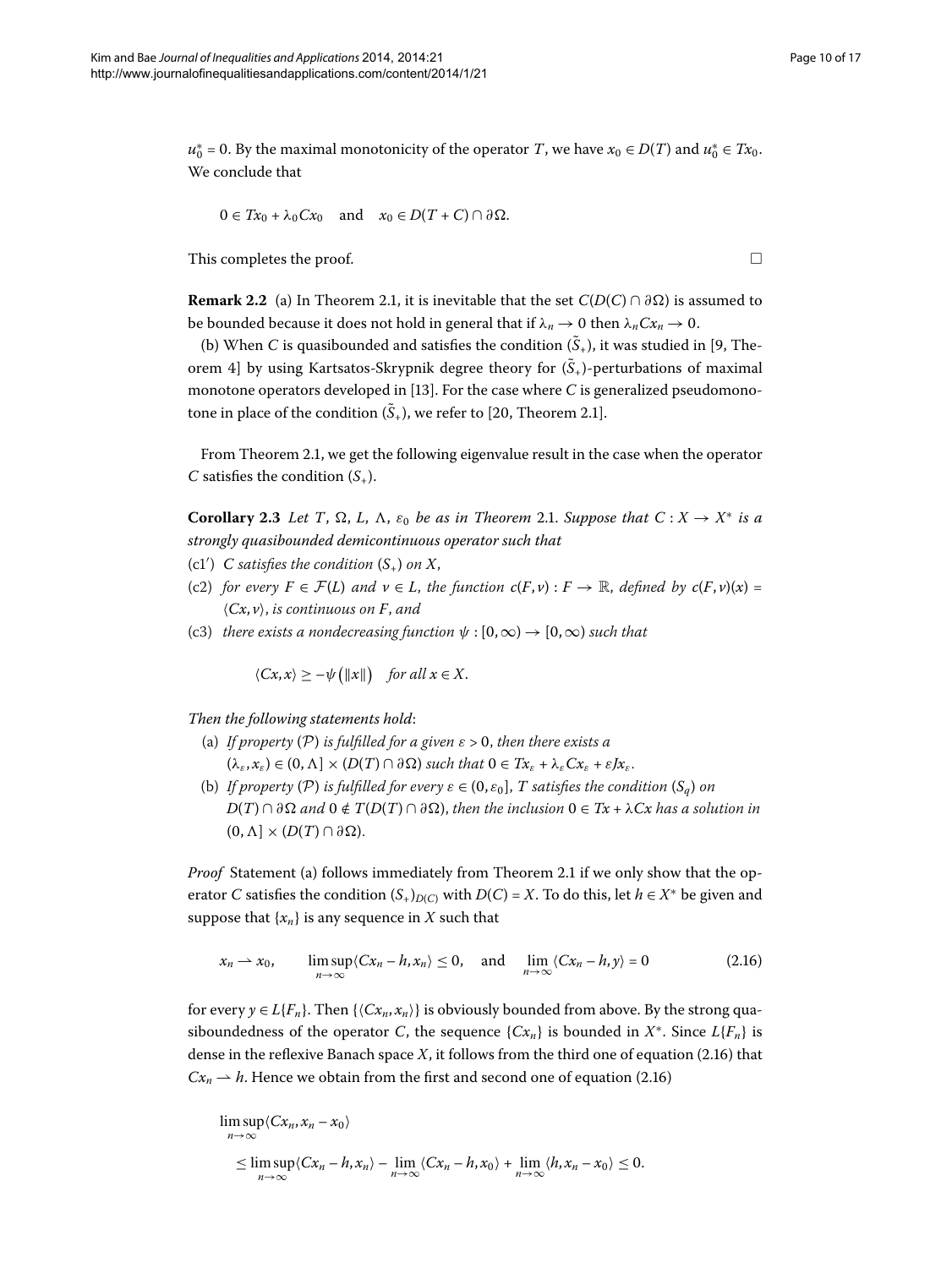Since *C* satisfies the condition  $(S_+)$  on *X* and is demicontinuous, we have

<span id="page-10-1"></span>
$$
x_n \to x_0 \in X \quad \text{and} \quad Cx_0 - h = 0.
$$

Thus, the operator *C* satisfies the condition  $(S_+)_{D(C)}$  with  $D(C) = X$ .

(b) Let  $\{\varepsilon_n\}$  be a sequence in  $(0, \varepsilon_0]$  such that  $\varepsilon_n \to 0$ . In view of (a), there exists a se- $\{(\lambda_n, x_n)\}$  in  $(0, \Lambda] \times (D(T) \cap \partial \Omega)$  such that

$$
u_n^* + \lambda_n C x_n + \varepsilon_n J x_n = 0, \tag{2.17}
$$

where  $u_n^* \in Tx_n$ . Notice that the sequence  $\{Cx_n\}$  is bounded in  $X^*$  and so is  $\{u_n^*\}$ . This follows from the strong quasiboundedness of the operator *C* and the inequality

$$
\langle Cx_n, x_n \rangle = -\frac{1}{\lambda_n} \langle u_n^*, x_n \rangle - \frac{\varepsilon_n}{\lambda_n} \langle Jx_n, x_n \rangle \leq 0.
$$

We may suppose that  $\lambda_n \to \lambda_0$ ,  $x_n \to x_0$ , and  $u_n^* \to u_0^*$ , where  $\lambda_0 \in [0, \Lambda]$ ,  $x_0 \in X$ , and  $u_0^* \in X^*$ . Note that  $\lambda_0$  belongs to  $(0, \Lambda]$ . Indeed, if  $\lambda_0 = 0$ , then we have by the boundedness of  $\{Cx_n\}$  and equation (2.17)  $u_n^* \to 0$  and hence by the condition  $(S_q)$   $x_n \to x_0 \in D(T)$ and 0 ∈ *Tx*<sub>0</sub>, which contradicts the hypothesis 0 ∉ *T*(*D*(*T*) ∩  $\partial \Omega$ ). The rest of the proof proceeds analogously as in the proof of Theorem 2.1.  $\Box$ 

**Remark 2.4** (a) The boundedness assumption on the set  $C(D(C) \cap \partial \Omega)$  is unnecessary in Corollary 2.3, provided that the operator *C* is strongly quasibounded.

(b) An analogous result to Corollary 2[.](#page-9-1)3 can be found in  $[9,$  Corollary 1], where the operator *C* is supposed to be bounded.

We close this section by exhibiting a simple example of operators *A* satisfying the condition  $(S_+)_{D(A)}$ .

Let *G* be a bounded open set in  $\mathbb{R}^N$ . Let  $1 < p < \infty$  and  $X = W_0^{1,p}(G)$ . Define the two operators  $A_1, A_2: X \to X^*$  by

$$
\langle A_1 u, v \rangle = \sum_{i=1}^N \int_G \left| \frac{\partial u}{\partial x_i} \right|^{p-2} \frac{\partial u}{\partial x_i} \frac{\partial v}{\partial x_i} dx,
$$
  

$$
\langle A_2 u, v \rangle = \int_G |u|^{p-2} uv \, dx.
$$

<span id="page-10-0"></span>Then the operator  $A_1$  is clearly bounded and continuous, and it satisfies the condition  $(S_+)$ on *X*. The operator  $A_2$  is compact; see [24[,](#page-15-4) Theorem 2.2] and [5, Proposition 26.10]. In particular, the sum  $A := A_1 + A_2$  satisfies the condition  $(S_+)_{D(A)}$  with  $D(A) = X$ .

#### **3 Fredholm alternative**

In this section, we present a variant of the Fredholm alternative for strongly quasibounded maximal monotone operators, by applying Kartsatos-Quarcoo degree theory as in Section 2.

Given  $\gamma > 0$ , an operator  $A : D(A) \subset X \to X^*$  is said to be *positively homogeneous* of degree  $\gamma$  on a set  $M \subset D(A)$  if  $A(rx) = r^{\gamma}Ax$  for all  $x \in M$  and all  $r > 0$ . For example, the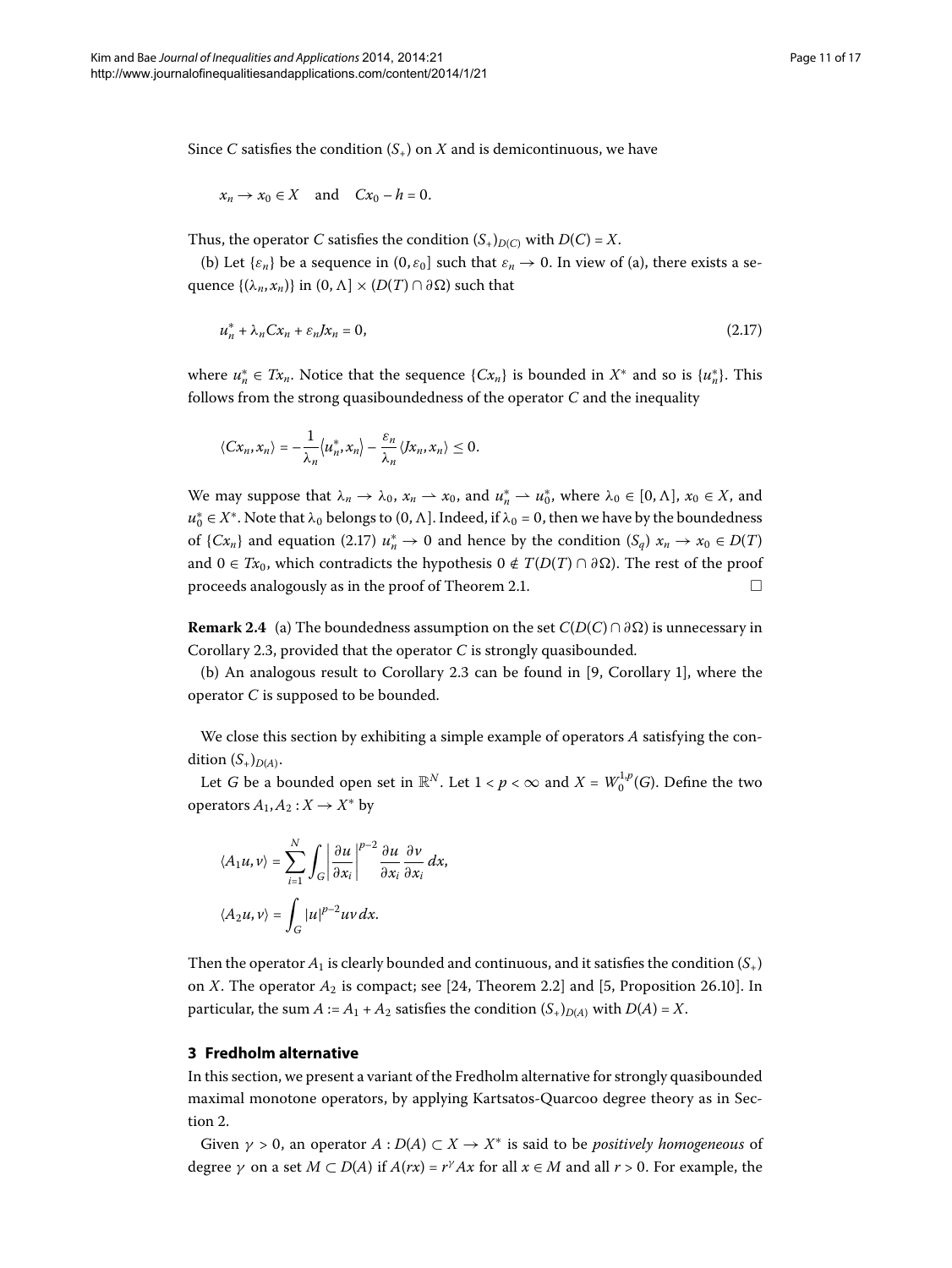<span id="page-11-2"></span>duality operator  $J_{\varphi}: X \to X^*$  is positively homogeneous of degree  $\gamma$  on  $X$  if  $\varphi(t) = t^{\gamma}$  for  $t \in [0,\infty)$ . In addition, the operators  $A_1$  and  $A_2$  given at the end of Section 2 are positively homogeneous of degree  $p-1$  on  $X = W_0^{1,p}(G)$ .

**Theorem 3.1** Let L be a dense subspace of X and let  $\lambda, \gamma \in [1, \infty)$  be given. Suppose that *T* : *D*(*T*) = *L* → *X*<sup>\*</sup> *is an operator and*  $C$  : *D*(*C*) ⊂ *X* → *X*<sup>\*</sup> *is an operator with L* ⊂ *D*(*C*) *and*  $C(0) = 0$  *such that* 

- (t1) *T* is maximal monotone and strongly quasibounded with  $T(0) = 0$ ,
- (t2)  $\lambda Tx + Cx + \mu J_{\varphi}x = 0$  implies  $x = 0$  for every  $\mu \geq 0$ , where  $\varphi(t) = t^{\gamma}$ ,
- (c1) *C* satisfies the condition  $(S_+)_{L}$ ,
- (c2) *for every*  $F \in \mathcal{F}(L)$  *and*  $v \in L$ *, the function*  $c(F, v) : F \to \mathbb{R}$ *, defined by*  $c(F, v)(x) = \langle Cx, v \rangle$ , *is continuous on F*, *and*
- (c3) *there exists a nondecreasing function*  $\psi$  :  $[0,\infty) \rightarrow [0,\infty)$  *such that*

$$
\langle Cx, x \rangle \geq -\psi\big(\|x\|\big) \quad \text{for all } x \in D(C).
$$

*If the operators T and C are positively homogeneous of degree γ on L*, *then the operator λT* + *C is surjective*.

*Proof* Let  $p^*$  be an arbitrary but fixed element of  $X^*$ . For each fixed  $\varepsilon > 0$ , consider a family of operators  $A_t$ :  $D(A_t) \subset X \rightarrow X^*$ ,  $t \in [0,1]$  given by

$$
A_t(x) := H(t, x) := t\big(\lambda Tx + Cx + \varepsilon J_\varphi x - p^*\big) + (1 - t)\varepsilon J_\varphi x,
$$

where  $D(A_t) = X$  for  $t = 0$  and  $D(A_t) = L$  for  $t \in (0,1]$ . The first aim is to prove that the set of all solutions of the equation  $H(t, x) = 0$  is bounded, independent of  $t \in [0, 1]$ . If  $t = 0$ , then  $H(0, x) = \varepsilon J_\omega x = 0$  implies  $x = 0$ . It suffices to show that  $\{(t, x) \in (0, 1] \times L : H(t, x) = 0\}$ is bounded. Assume the contrary; then there exist sequences  $\{t_n\}$  in  $(0,1]$  and  $\{x_n\}$  in *L* such that  $t_n \to t_0 \in [0,1]$ ,  $||x_n|| \to \infty$ , and

<span id="page-11-0"></span>
$$
t_n\big(\lambda Tx_n+Cx_n+\varepsilon J_\varphi x_n-p^*\big)+(1-t_n)\varepsilon J_\varphi x_n=0,
$$

which can be written as

$$
\lambda Tx_n + Cx_n - p^* + \frac{\varepsilon}{t_n} J_\varphi x_n = 0. \tag{3.1}
$$

We may suppose that  $||x_n|| \geq 1$  for all  $n \in \mathbb{N}$ . Since the operators *T*, *C*, and  $J_\varphi$  are positively homogeneous of degree  $\gamma$ , it follows from equation (3.1) that

<span id="page-11-1"></span>
$$
\lambda T\left(\frac{x_n}{\|x_n\|}\right) + C\left(\frac{x_n}{\|x_n\|}\right) - \frac{1}{\|x_n\|} p^* + \frac{\varepsilon}{t_n} J_\varphi\left(\frac{x_n}{\|x_n\|}\right) = 0.
$$

Setting  $u_n := x_n / ||x_n||$  and  $q_n := 1/t_n$ , we have  $||u_n|| = 1$ ,  $q_n > 0$ , and

$$
\lambda T u_n + C u_n - \frac{1}{\|x_n\|^\gamma} p^* + q_n \varepsilon J_\varphi u_n = 0.
$$
 (3.2)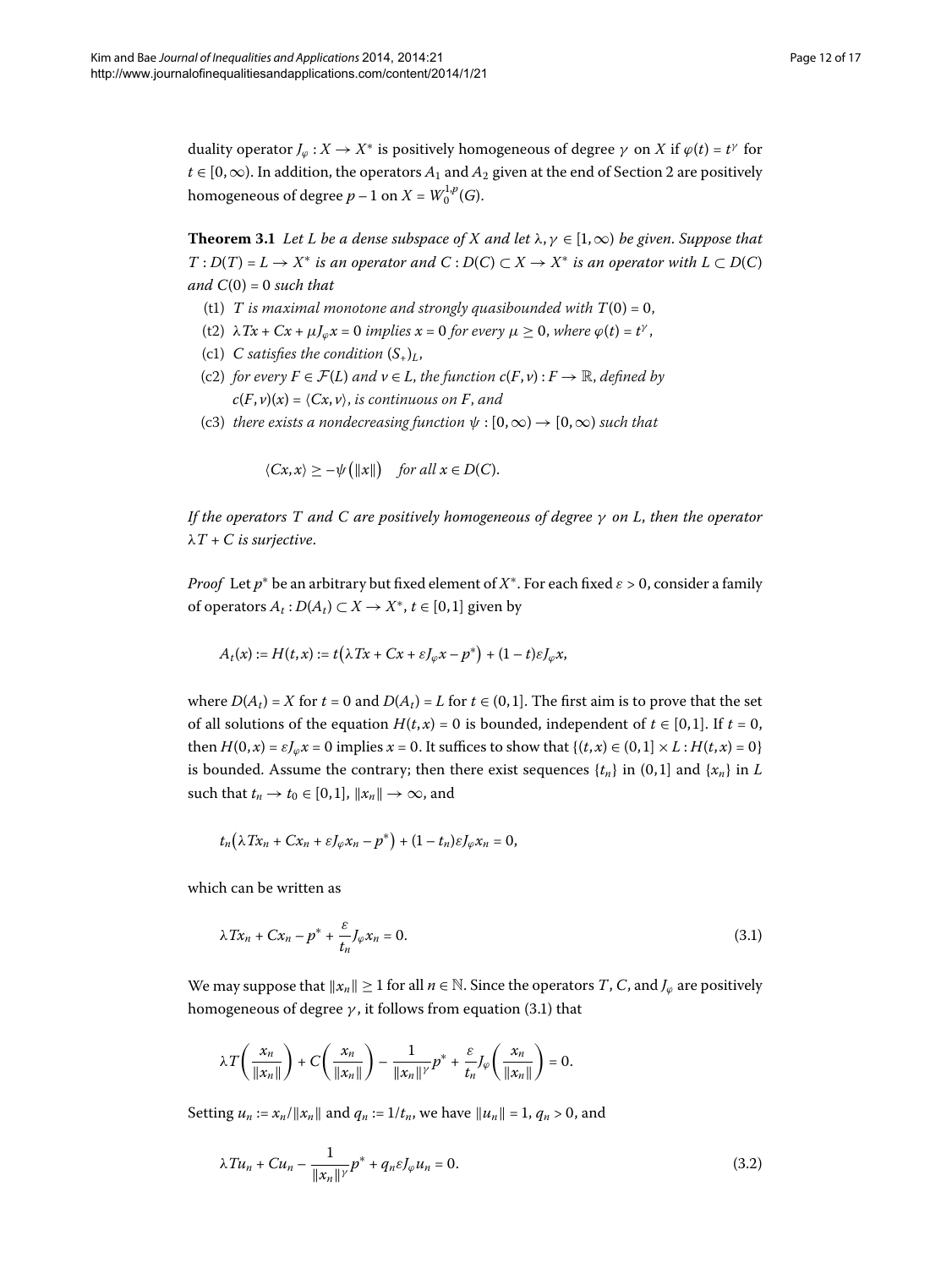$$
\lambda \langle T u_n, u_n \rangle = -\langle C u_n, u_n \rangle + \frac{1}{\|x_n\|^\gamma} \langle p^*, u_n \rangle - q_n \varepsilon \langle J_\varphi u_n, u_n \rangle
$$
  

$$
\leq \psi(1) + \|p^*\|.
$$

Hence the strong quasiboundedness of *T* implies that the sequence  $\{Tu_n\}$  is bounded in *X*<sup>\*</sup>. There are two cases to consider. If  $t_0 = 0$ , then  $q_n \to \infty$ ,  $\langle J_\varphi u_n, u_n \rangle = 1$ , and the monotonicity of *T* with  $T(0) = 0$  implies

$$
0\leq \lambda \langle T u_n, u_n \rangle \leq \psi(1) + \left\|p^*\right\| - q_n \varepsilon \to -\infty,
$$

which is a contradiction. Now let  $t_0 > 0$  and set  $q_0 := 1/t_0$ . Without loss of generality, we may suppose that

<span id="page-12-3"></span><span id="page-12-0"></span>
$$
u_n \rightharpoonup u_0
$$
,  $Tu_n \rightharpoonup v^*$ , and  $J_\varphi u_n \rightharpoonup j^*$ ,

where  $u_0 \in X$ ,  $v^* \in X^*$ , and  $j^* \in X^*$ [.](#page-11-1) By equation (3.2), we have  $Cu_n \rightharpoonup \rightharpoonup \lambda v^* - q_0 \varepsilon j^*$  and hence

$$
\lim_{n \to \infty} \langle Cu_n + \lambda v^* + q_0 \varepsilon j^*, y \rangle = 0 \quad \text{for every } y \in L\{F_n\}. \tag{3.3}
$$

Since the operator  $\lambda T + q_0 \varepsilon J_\varphi$  is maximal monotone, we have

<span id="page-12-1"></span>
$$
\liminf_{n \to \infty} \langle \lambda T u_n + q_n \varepsilon J_\varphi u_n, u_n - u_0 \rangle \ge 0. \tag{3.4}
$$

In fact, if equation (3.4) is false, then there is a subsequence of  $\{u_n\}$ , denoted again by  $\{u_n\}$ , such that

$$
\lim_{n\to\infty}\langle \lambda T u_n + q_n \varepsilon J_\varphi u_n, u_n - u_0 \rangle < 0.
$$

Hence it is clear that

$$
\limsup_{n\to\infty} \langle \lambda T u_n + q_n \varepsilon J_\varphi u_n, u_n \rangle < \langle \lambda \nu^* + q_0 \varepsilon j^*, u_0 \rangle.
$$
 (3.5)

For every  $u \in D(T)$ , we have, by the monotonicity of the operator  $\lambda T + q_n \varepsilon J_\varphi$ ,

<span id="page-12-2"></span>
$$
\liminf_{n \to \infty} \langle \lambda T u_n + q_n \varepsilon J_\varphi u_n, u_n \rangle
$$
\n
$$
\geq \liminf_{n \to \infty} \Big[ \langle \lambda T u_n + q_n \varepsilon J_\varphi u_n, u \rangle + \langle \lambda T u + q_n \varepsilon J_\varphi u, u_n - u \rangle \Big]
$$
\n
$$
= \langle \lambda v^* + q_0 \varepsilon j^*, u \rangle + \langle \lambda T u + q_0 \varepsilon J_\varphi u, u_0 - u \rangle,
$$

which implies along with equation  $(3.5)$ 

$$
\langle \lambda v^* + q_0 \varepsilon j^* - (\lambda T u + q_0 \varepsilon J_\varphi u), u_0 - u \rangle > 0.
$$
\n(3.6)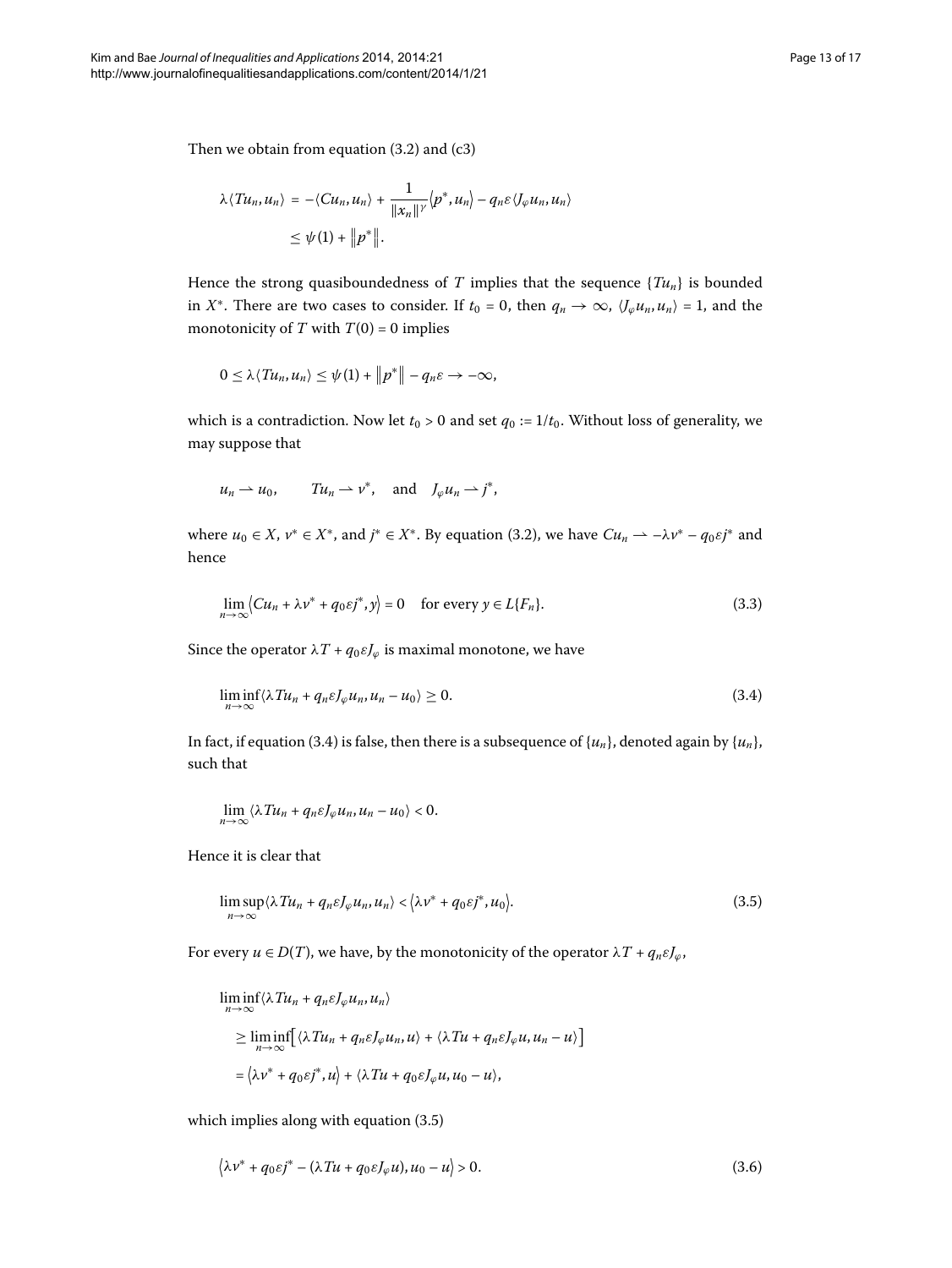By the maximal monotonicity of  $\lambda T + q_0 \varepsilon J_\varphi$ , we have  $u_0 \in D(T)$  and  $(\lambda T + q_0 \varepsilon J_\varphi)u_0 =$ *λv*<sup>∗</sup> + *q*<sub>0</sub> $ε$ *j*<sup>∗</sup>[.](#page-12-2) Letting *u* = *u*<sub>0</sub> ∈ *D*(*T*) in equation (3.6), we get a contradiction. Thus, equation  $(3.4)$  $(3.4)$  $(3.4)$  is true.

Furthermore, equation (3[.](#page-12-0)4) implies, because of  $(1/||x_n||^{\gamma})p^* \to 0$ , that

<span id="page-13-0"></span>
$$
\liminf_{n \to \infty} \left\langle \lambda T u_n - \frac{1}{\|x_n\|} p^* + q_n \varepsilon J_\varphi u_n, u_n - u_0 \right\rangle \ge 0. \tag{3.7}
$$

From equations  $(3.2)$  $(3.2)$  $(3.2)$ ,  $(3.7)$ , and the equality

$$
\langle Cu_n + \lambda v^* + q_0 \varepsilon j^*, u_n \rangle
$$
  
=  $\langle Cu_n + \lambda T u_n - \frac{1}{\|x_n\|^{\gamma}} p^* + q_n \varepsilon J_\varphi u_n, u_n \rangle$   
-  $\langle \lambda T u_n - \frac{1}{\|x_n\|^{\gamma}} p^* + q_n \varepsilon J_\varphi u_n, u_n - u_0 \rangle$   
-  $\langle \lambda T u_n - \frac{1}{\|x_n\|^{\gamma}} p^* + q_n \varepsilon J_\varphi u_n, u_0 \rangle + \langle \lambda v^* + q_0 \varepsilon j^*, u_n \rangle$ 

it follows that

<span id="page-13-1"></span>
$$
\limsup_{n \to \infty} \langle Cu_n + \lambda v^* + q_0 \varepsilon j^*, u_n \rangle
$$
  
\n
$$
\leq - \liminf_{n \to \infty} \langle \lambda T u_n - \frac{1}{\|x_n\|} p^* + q_n \varepsilon J_\varphi u_n, u_n - u_0 \rangle
$$
  
\n
$$
\leq 0.
$$
\n(3.8)

Since the operator *C* satisfies the condition  $(S_{+})_L$ , we obtain from equations (3[.](#page-13-1)3) and (3.8)

 $u_n \to u_0$ ,  $u_0 \in D(C)$ , and  $Cu_0 + \lambda v^* + q_0 \varepsilon j^* = 0$ .

Since *T* is maximal monotone and  $J_{\varphi}$  is continuous, Lemma 1[.](#page-3-4)2(b) implies that

$$
u_0 \in D(T)
$$
,  $Tu_0 = v^*$ , and  $J_{\varphi}u_0 = j^*$ .

Therefore, we obtain

$$
\lambda T u_0 + C u_0 + q_0 \varepsilon J_\varphi u_0 = 0 \quad \text{and} \quad ||u_0|| = 1,
$$

which contradicts hypothesis (t2) with  $\mu = q_0 \varepsilon$ . Thus, we have shown that { $(t, x) \in [0, 1] \times$  $L: H(t, x) = 0$  is bounded.

So we can choose an open ball  $B_r(0)$  in *X* of radius  $r > 0$  centered at the origin 0 so that

$$
{x \in L : H(t, x) = 0 \text{ for some } t \in [0, 1]} \subset B_r(0).
$$

This means that  $H(t, x) = A_t(x) \neq 0$  for all  $(t, x) \in [0, 1] \times (D(A_t) \cap \partial B_r(0))$ . Note that the operator  $\tilde{T}_{\varepsilon} := \lambda T + \varepsilon J_{\varphi}$  is maximal monotone, strongly quasibounded,  $\tilde{T}_{\varepsilon}(0) = 0$ , and the operator  $\tilde{C}$  :=  $C-p^*$  satisfies the condition  $(S_+)$ <sub>L</sub> and other conditions with  $\tilde{c}(F, v)(x) := \langle Cx, v \rangle$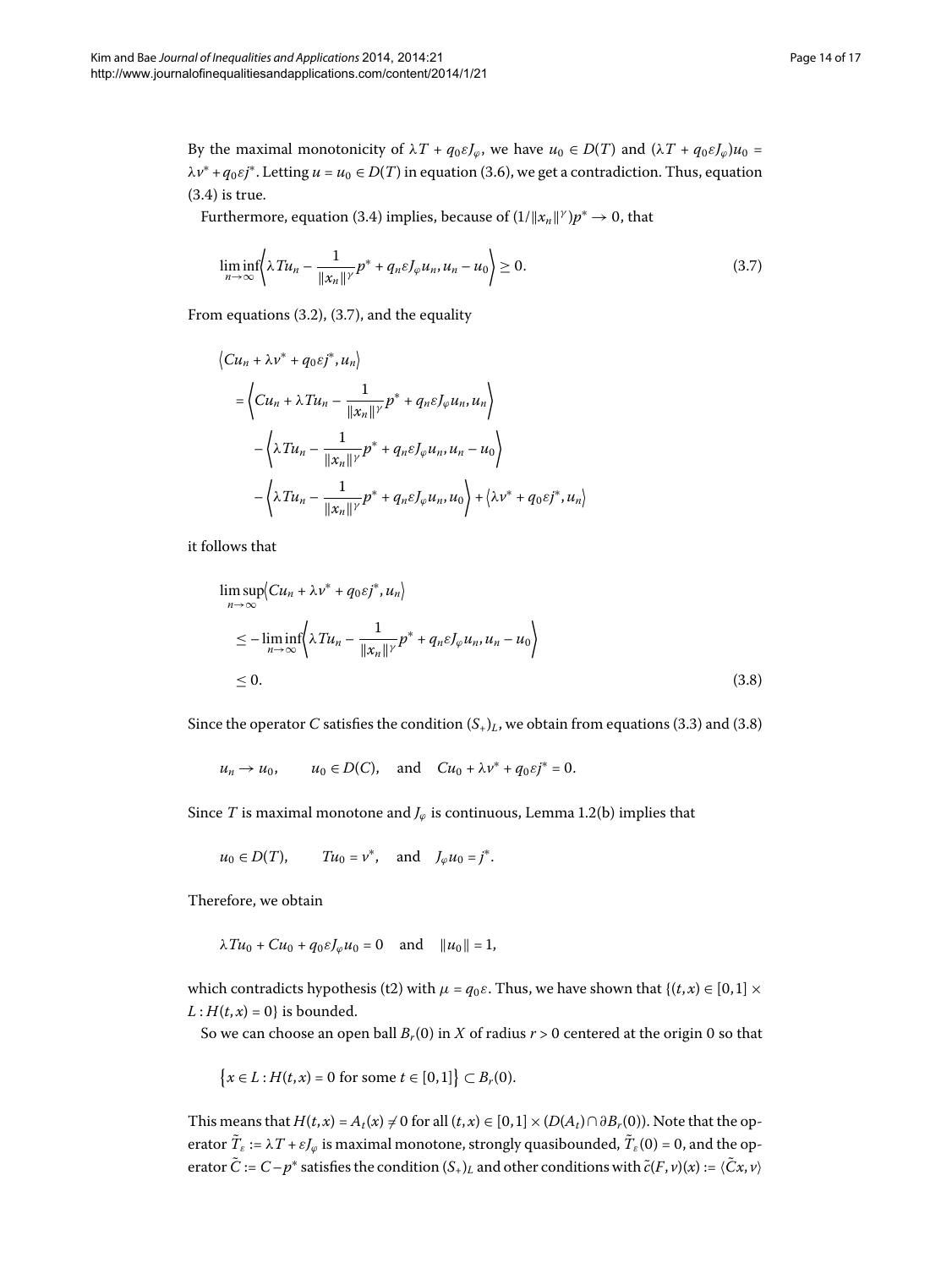for  $x \in F$  and  $\langle \tilde{C}x, x \rangle \geq -\tilde{\psi}(\|x\|)$  for  $x \in D(\tilde{C})$ , where  $\tilde{\psi}(t) := (1 + \|p^*\|) \max{\psi(t), t}$ . Moreover, we know from Section 1 that the operator  $εJ$ <sup> $φ$ </sup> is continuous, bounded and strictly monotone, and that it satisfies the condition  $(S_+)$ , and  $\langle \varepsilon J_\varphi x, x \rangle = \varepsilon ||x||^{\gamma+1}$  for  $x \in X$ .

Using the homotopy invariance property of the degree stated in  $[18,$  $[18,$  Theorem 3], we have

<span id="page-14-1"></span><span id="page-14-0"></span>
$$
\deg(\lambda T + C + \varepsilon J_{\varphi} - p^*, B_r(0), 0) = \deg(\varepsilon J_{\varphi}, B_r(0), 0) = 1.
$$
 (3.9)

Applying equation (3.9) with  $\varepsilon = 1/n$ , there exists a sequence  $\{x_n\}$  in *L* such that

$$
\lambda Tx_n + Cx_n + \frac{1}{n} J_\varphi x_n = p^*.
$$
\n(3.10)

Next, we show that the sequence  $\{x_n\}$  is bounded in *X*. Indeed, assume on the contrary that there is a subsequence of  $\{x_n\}$ , denoted by  $\{x_n\}$ , such that  $||x_n|| \to \infty$ . Dividing both sides of equation (3.10) by  $||x_n||^{\gamma}$  and setting  $u_n := x_n / ||x_n||$  and  $w_n^* := \lambda T u_n + C u_n$ , we get

$$
\lambda T u_n + C u_n + \frac{1}{n} J_\varphi u_n = \frac{1}{\|x_n\|^\gamma} p^*
$$

and so  $w_n^* \to 0$ . Since  $\lambda \langle \text{T} u_n, u_n \rangle = -\langle C u_n, u_n \rangle + \langle w_n^*, u_n \rangle \leq \psi(1) + ||w_n^*||$  for all  $n \in \mathbb{N}$ , it follows from (t1) that the sequence { $Tu_n$ } is bounded in  $X^*$ . We may suppose that  $u_n \to u_0$ and  $Tu_n \rightharpoonup v^*$  for some  $u_0 \in X$  and some  $v^* \in X^*$ . As in the proof of equations (3.3) and  $(3.8)$  above, we can show that

$$
\limsup_{n\to\infty}\Bigl(Cu_n+\lambda v^*,u_n\Bigr)\leq 0 \quad \text{and} \quad \lim_{n\to\infty}\Bigl(Cu_n+\lambda v^*,y\Bigr)=0
$$

for every  $y \in L\{F_n\}$ . Since the operator *C* satisfies the condition  $(S_+)$ , we obtain

$$
u_n \to u_0
$$
,  $u_0 \in D(C)$ , and  $Cu_0 + \lambda v^* = 0$ .

By Lemma 1.2(b), we have  $u_0 \in D(T)$  and  $Tu_0 = v^*$  and hence

$$
\lambda T u_0 + C u_0 = 0
$$
 and  $||u_0|| = 1$ ,

which contradicts hypothesis (t2) with  $\mu = 0$ . Therefore, the sequence  $\{x_n\}$  is bounded in *X*.

Combining this with equation (3[.](#page-14-1)10), we know from (c3) and (t1) that the sequence  ${Tx_n}$ is also bounded in  $X^*$ . Thus we may suppose that  $x_n \to x_0$  and  $Tx_n \to v_0^*$  for some  $x_0 \in X$ and some  $v_0^* \in X^*$ . From  $Cx_n \to -\lambda v_0^* + p^*$  and the maximal monotonicity of the operator *T*, we get as before

$$
\limsup_{n\to\infty}\langle Cx_n+\lambda\nu_0^*-p^*,x_n\rangle\leq 0 \quad \text{and} \quad \lim_{n\to\infty}\langle Cx_n+\lambda\nu_0^*-p^*,y\rangle=0
$$

for every  $y \in L\{F_n\}$ . Since the operator *C* satisfies the condition  $(S_+)$  and *T* is maximal monotone, we conclude that

$$
x_0 \in D(\lambda T + C)
$$
 and  $\lambda Tx_0 + Cx_0 = p^*$ .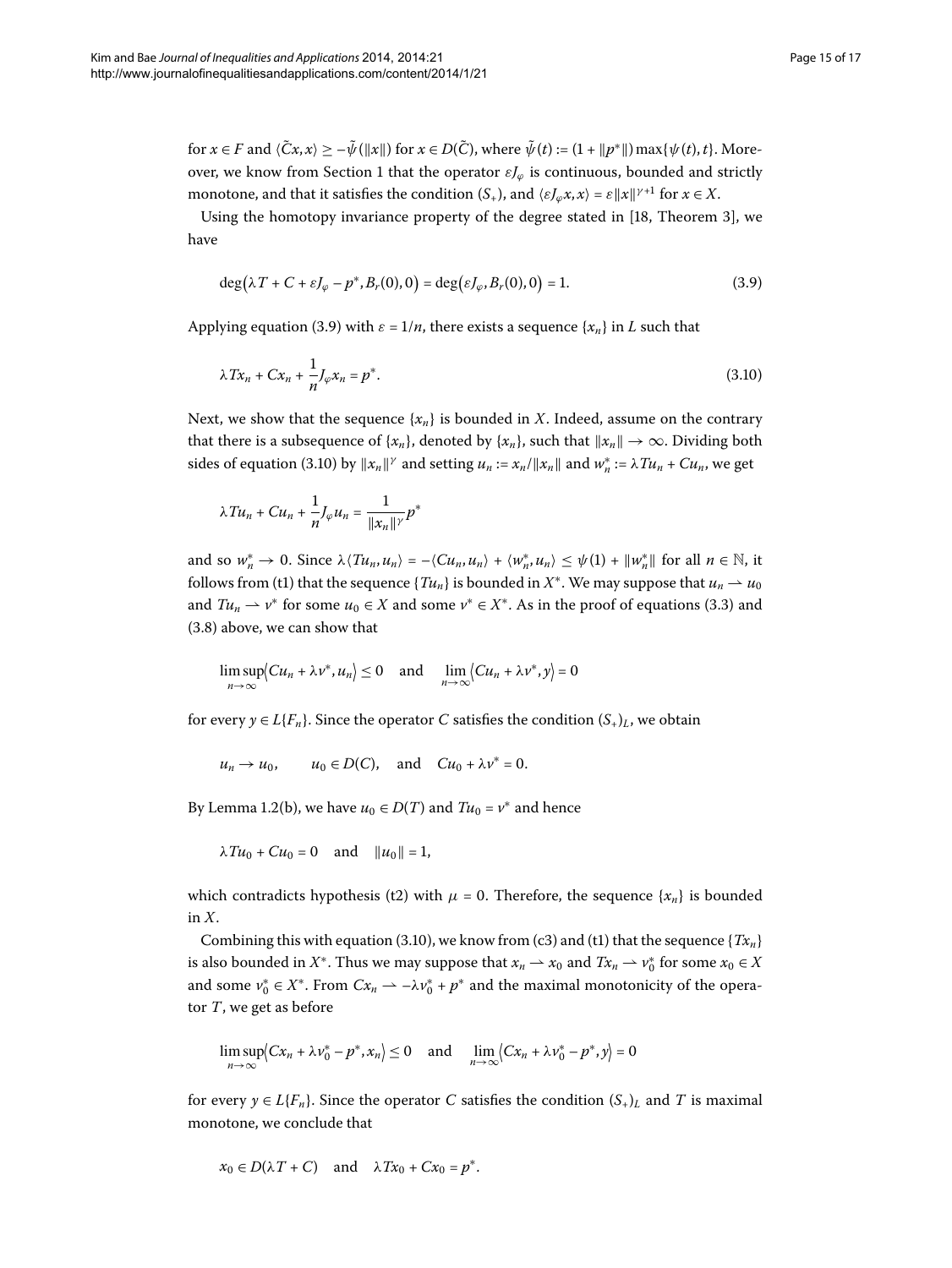As  $p^* \in X^*$  was arbitrary, this says that the operator  $\lambda T + C$  is surjective. This completes the proof.  $\Box$  $\Box$ 

**Remark 3[.](#page-11-2)2** An analogous result to Theorem 3.1 was investigated in [20, Theorem 4.1], where the method was to use Kartsatos-Skrypnik degree theory for quasibounded densely defined  $(S<sub>+</sub>)$ -perturbations of maximal monotone operators, developed in [13[\]](#page-16-1); see also [9[,](#page-15-9) Theorem 5].

As a particular case of Theorem 3[.](#page-11-2)1, we have another surjectivity result.

**Corollary 3[.](#page-11-2)3** Let L, T, and C be the same as in Theorem 3.1, except that hypothesis  $(t2)$ *is replaced by*

 $(t2')$   $\langle \lambda Tx + Cx, x \rangle \geq 0$  for all  $x \in L$ .

*If*  $\lambda$  *is not an eigenvalue for the pair*  $(T, C)$ *, that is,*  $\lambda Tx + Cx = 0$  *implies*  $x = 0$ *, then the operator*  $\lambda T + C$  *is surjective.* 

*Proof* Noting that

 $\langle \lambda Tx + Cx + \mu J_{\varphi} x, x \rangle \geq \mu \langle J_{\varphi} x, x \rangle = \mu ||x||^{\gamma+1} \geq 0$ 

for every  $x \in L$  and  $\mu > 0$ , it is clear that hypothesis (t2) in Theorem 3[.](#page-11-2)1 is satisfied. Apply Theorem 3[.](#page-11-2)1.

#### **Competing interests**

The authors declare that they have no competing interests.

#### **Authors' contributions**

<span id="page-15-1"></span><span id="page-15-0"></span>KI conceived of the study and drafted the manuscript. BI participated in coordination. All authors approved the final manuscript.

#### <span id="page-15-2"></span>**Acknowledgements**

<span id="page-15-3"></span>This research was supported by the Basic Science Research Program through the National Research Foundation of Korea (NRF) funded by the Ministry of Education, Science and Technology (NRF-2012-0008345).

#### <span id="page-15-5"></span><span id="page-15-4"></span>Received: 11 October 2013 Accepted: 16 December 2013 Published: 14 Jan 2014

#### <span id="page-15-8"></span>**References**

- 1. Krasnosel'skii, MA: Topological Methods in the Theory of Nonlinear Integral Equations. Pergamon, New York (1964)
- <span id="page-15-10"></span>2. Zeidler, E: Nonlinear Functional Analysis and Its Applications III: Variational Methods and Optimization. Springer, New York (1985)
- 3. Minty, G: Monotone operators in Hilbert spaces. Duke Math. J. 29, 341-346 (1962)
- <span id="page-15-9"></span>4. Browder, FE: Nonlinear operators and nonlinear equations of evolution in Banach spaces. Nonlinear Functional
- <span id="page-15-6"></span>Analysis (Proc. Sympos. Pure Math., Vol. XVIII, Part 2, Chicago, Ill., 1968), pp. 1-308. Am. Math. Soc., Providence (1976) 5. Zeidler, E: Nonlinear Functional Analysis and Its Applications II/B: Nonlinear Monotone Operators. Springer, New York (1990)
- <span id="page-15-7"></span>6. Guan, Z, Kartsatos, AG: On the eigenvalue problem for perturbations of nonlinear accretive and monotone operators in Banach spaces. Nonlinear Anal. 27, 125-141 (1996)
- 7. Kartsatos, AG: New results in the perturbation theory of maximal monotone and m-accretive operators in Banach spaces. Trans. Am. Math. Soc. 348, 1663-1707 (1996)
- 8. Kartsatos, AG, Skrypnik, IV: Normalized eigenvectors for nonlinear abstract and elliptic operators. J. Differ. Equ. 155, 443-475 (1999)
- 9. Kartsatos, AG, Skrypnik, IV: On the eigenvalue problem for perturbed nonlinear maximal monotone operators in reflexive Banach spaces. Trans. Am. Math. Soc. 358, 3851-3881 (2006)
- 10. Li, H-X, Huang, F-L: On the nonlinear eigenvalue problem for perturbations of monotone and accretive operators in Banach spaces. Sichuan Daxue Xuebao (J. Sichuan Univ.) 37, 303-309 (2000)
- 11. Browder, FE: Fixed point theory and nonlinear problems. Bull. Am. Math. Soc. 9, 1-39 (1983)